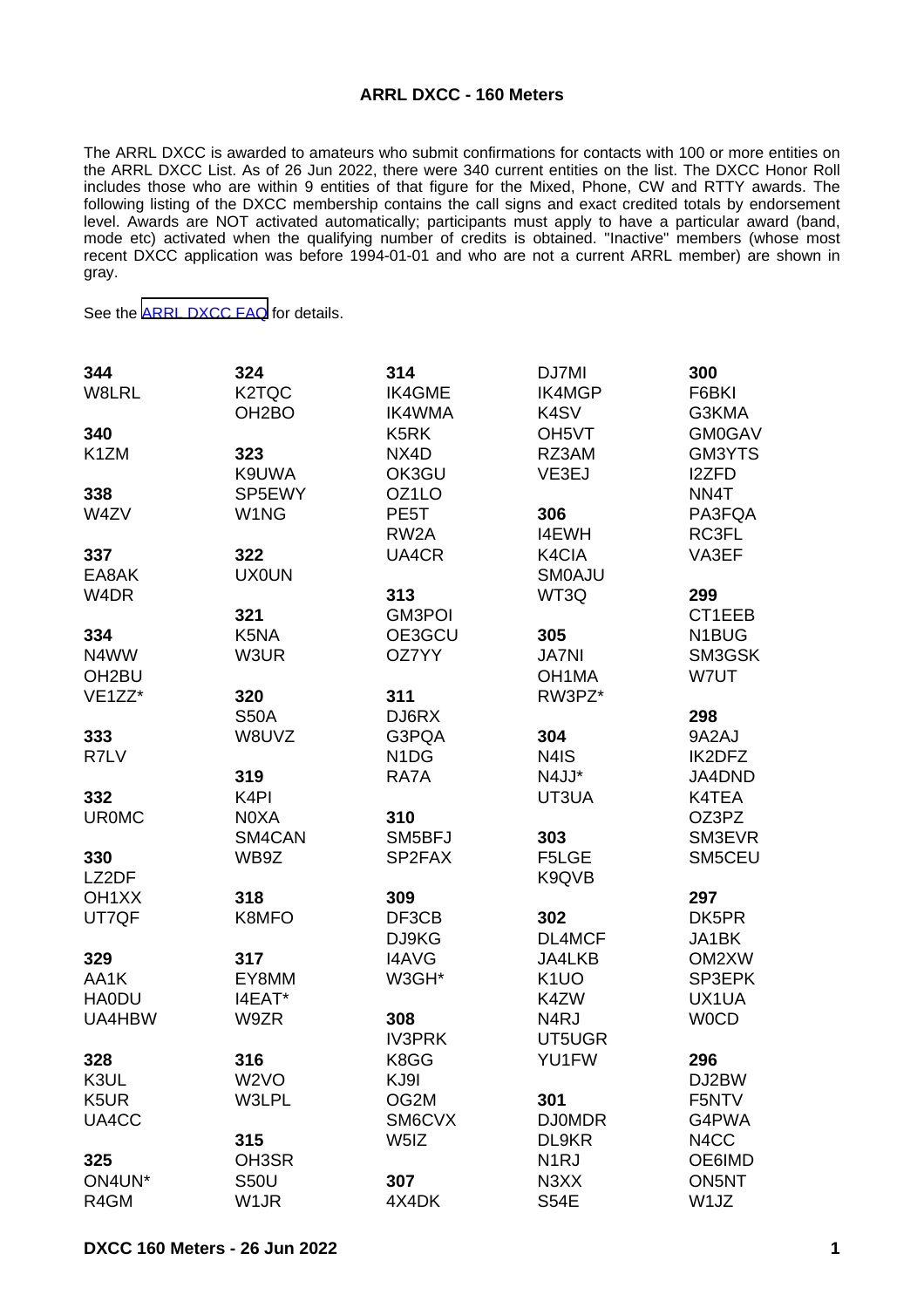| 295<br>OE1WEU       | 287<br>DL1RWN     | W <sub>2</sub> YC | K <sub>2</sub> CL<br>K <sub>5</sub> BG | W8TE<br>W8XD        |
|---------------------|-------------------|-------------------|----------------------------------------|---------------------|
| UA6A                | N <sub>2</sub> QT | 279               | RA3DA                                  |                     |
| <b>WOFLS</b>        | <b>S58T</b>       | EA6NB             | SP6AEG                                 | 265                 |
|                     | SP7VC             | G4CCZ             | UA3DPM                                 | CT1EKY              |
| 294                 | UT7UJ             | K <sub>1</sub> CP |                                        | NR <sub>1</sub> R   |
| JH2FXK              | VA3DX             | K <sub>4</sub> SO | 272                                    |                     |
| K3UA                | W4PK              | N <sub>2</sub> TK | CT1APE                                 | 264                 |
| LZ2JE               |                   | NO3M              | DL1DUL                                 | SM5KNV              |
|                     |                   | UA6MF             | KF <sub>20</sub>                       | UX1AA               |
| RJ3AA               | 286               |                   |                                        |                     |
| SV8JE               | JA2JPA            |                   |                                        |                     |
|                     | <b>PA0WRS</b>     | 278               | 271                                    | 263                 |
| 293                 | W8AV              | <b>DK0EE</b>      | EU7A                                   | AA4V                |
| DF <sub>2UU</sub>   | WD5COV            | F6BEE             | G4GED                                  | DL2OE               |
| <b>GOJHC</b>        | WK3N              | HB9BGV            | <b>IK4CIE</b>                          | <b>IK6DLK</b>       |
| KV4FZ*              |                   | JH4IFF            | KG4W                                   | K6ND                |
| LA5HE               | 285               | <b>JR2KDN</b>     | OZ1CTK                                 | K9OW                |
|                     | <b>9A7V</b>       | K8KS              | W6UB                                   | W2SM                |
| 292                 | K <sub>3</sub> SX | K <sub>9</sub> CT |                                        | W3AP                |
| OZ1BTE              | N3SL              |                   | 270                                    |                     |
| R7FK*               |                   | 277               | OE5KE                                  | 262                 |
| RA3DX               | 284               | AA4MM             | US5WE                                  | AA6YQ               |
| SV <sub>1</sub> AOZ | <b>IK1GPG</b>     | DJ9VA             |                                        | G4OBK               |
| W3YX                | US4EX             | IK5BAF            | 269                                    | K4UEE               |
| W8TOP               |                   | JA5EXW            | F5NBU                                  | KR9U                |
|                     | 283               | K4WM              | HB9AMO                                 | UX4UA*              |
| 291                 | DJ2YA             | SM6CNN            | RV3LO                                  | W <sub>1</sub> GL   |
| JA4LXY              | <b>I5NPH</b>      |                   | SP9DWT                                 | W1YY                |
| KD9SV               | N8DX              | 276               | W <sub>1</sub> ZC                      | YO <sub>5</sub> BRZ |
| R7NW                | NA0Y              | DK5WL             |                                        |                     |
| SV1FJA              |                   | G3LZQ             | 268                                    | 261                 |
|                     | 282               | <b>HB9BIN</b>     | 9A2EU                                  | AA1V                |
| 290                 | DL1YD             | IK4DRY            | DL5DSM                                 | DL9YX               |
| DL1AMQ              | G3XTT             | <b>JA3FYC</b>     | DL7VEE                                 | K <sub>2</sub> EK   |
| JH4UYB              | <b>IOWDX</b>      | K <sub>5</sub> DU | EA6SX                                  | K5KC                |
| <b>NOTB</b>         | <b>IZ0AEG</b>     | N8RR              | G3WPH                                  | KD5M                |
| UA3AKO              | N <sub>2</sub> LT | N9IW              | NJ6P                                   | N6SS                |
| UA3LAR              | N4KG*             | OK1AWZ            | RA3XDX                                 | <b>RWOLT</b>        |
|                     | SM6CTQ            |                   | RK4FD                                  |                     |
| 289                 | UY5ZZ             | 275               | SM5DJZ*                                | 260                 |
| DF3GY               | W5ZN              | 9A1CCY            | VE2TZT                                 | AA7A                |
| G4BWP               |                   | F6AOJ             | W1MK                                   | K4DY                |
| JA3ONB              | 281               | SP3DV             | YO3APJ                                 |                     |
| RX4HZ               | DF2PY             | SP5CJQ            |                                        | 259                 |
| SM6CMU              | JA2PJC            | UW2ZM             | 267                                    | DF4PL               |
| SP3E                | R3OK              | W2OKM*            | <b>ON7TK</b>                           | F6GCP               |
|                     | S59Z              |                   | RZ3DX                                  | <b>IZ1ANU</b>       |
| 288                 | SP3IBS            | 274               | SM6CCO                                 | K <sub>1</sub> LT   |
| PA3GCV              | SV8CS             | G3TXF             | SP6CIK                                 | R9FM                |
| RA3CQ               | UT7UW             | K <sub>2</sub> UO | UR5WA                                  |                     |
| RY <sub>9</sub> C   | <b>W0BV</b>       | K4IQJ             |                                        | 258                 |
| <b>SL0ZG</b>        | W <sub>4</sub> TO | OH3BU             | 266                                    | EA5BM               |
| SM3NRY              |                   |                   | I2AOX                                  | K4XP                |
| SM5AQD              | 280               | 273               | <b>IK8HJC</b>                          | K5XI                |
| UA4LY               | SM4DHF            | <b>JR7VHZ</b>     | JA5AUC                                 | K7ZV                |
| <b>WOJX</b>         | SP6HEQ            | <b>K0KX</b>       | <b>MD0CCE</b>                          | KW9A                |
|                     | UA3AB             | K <sub>1</sub> ZZ | R3LA                                   | RN3CT               |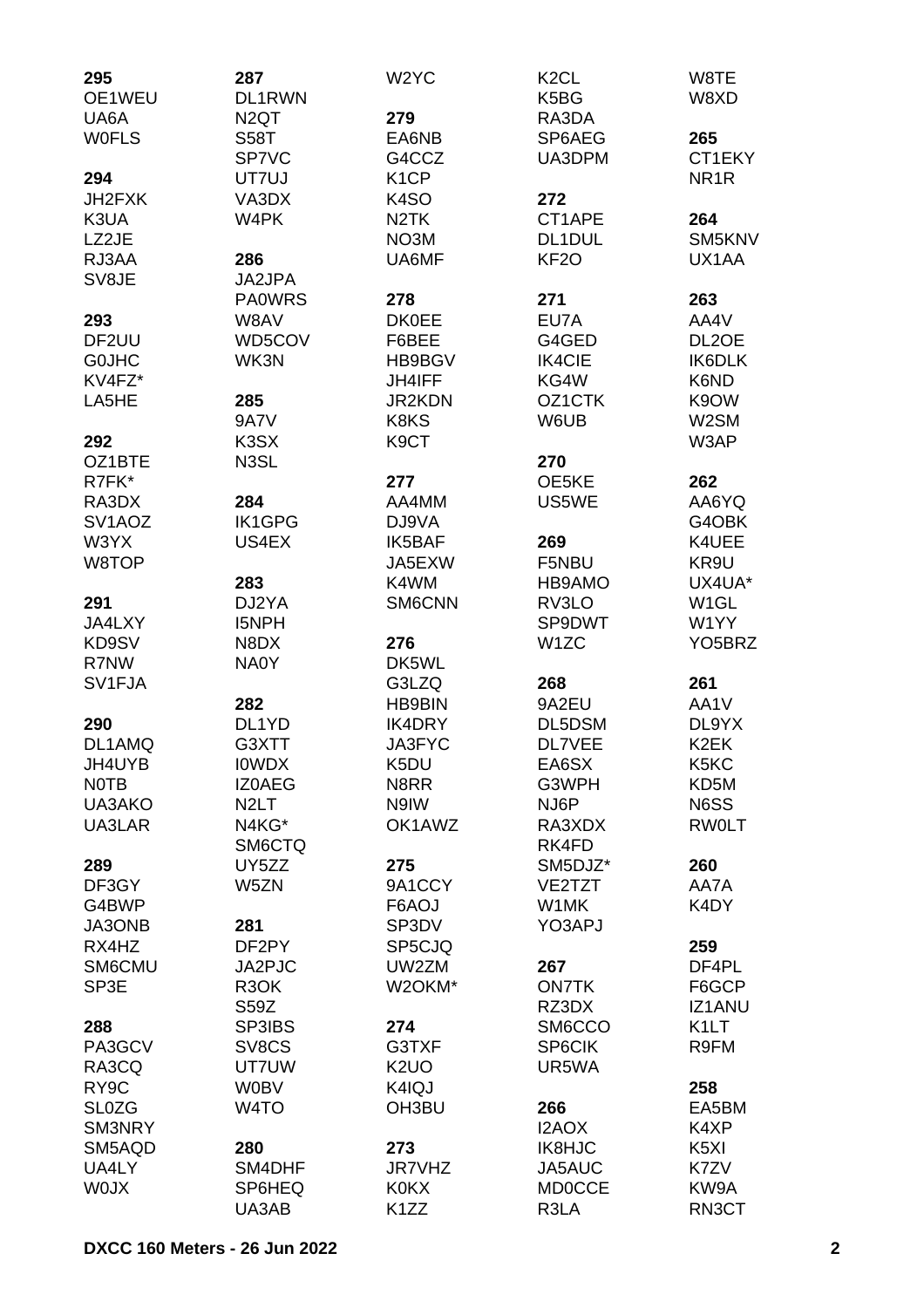| VE3QAA                        | 250<br>HB9RG                    | DK3DG<br><b>I1EIS</b>      | OM4EX<br>W4YO*                | <b>IK0YUT</b><br>IV3ODE            |
|-------------------------------|---------------------------------|----------------------------|-------------------------------|------------------------------------|
| 257                           | <b>JA8ISU</b>                   | <b>ON4ATW</b>              |                               | JF8QNF                             |
| K1GUN                         | JH1GZE                          | R <sub>5</sub> DT          | 236                           | KA9CFD                             |
| KX4R                          | OZ8BZ                           | W9XY                       | <b>JA0DAI</b>                 | N7NG                               |
| W9YSX                         |                                 |                            | K <sub>1</sub> JO             | NI <sub>O</sub> G                  |
|                               | 249                             | 242                        | OK <sub>2ZI</sub>             | ON4ACG                             |
| 256                           | AI9L                            | AG9S                       | SP8AJK                        | <b>S57A</b>                        |
| 9A5CY                         | NQ1K                            | KG7H                       | UR5MID                        | SV <sub>1</sub> RK                 |
| <b>GODQS</b>                  | SP <sub>5</sub> D <sub>IR</sub> | N <sub>2</sub> NL          | W3KX                          |                                    |
| <b>I1FQH</b>                  | SP5DRH                          | W9RPM                      |                               | 230                                |
| K <sub>1</sub> Q <sub>X</sub> |                                 | WX4G                       | 235                           | AB4I                               |
| K5VRX                         | 248                             |                            | F6BLP                         | JA1CMD                             |
| PA7MM                         | K <sub>5</sub> R <sub>X</sub>   | 241                        | <b>IK0XEZ</b>                 | JA5MHD                             |
|                               | K9NW                            | JA1HGY                     | K3SWZ                         | K <sub>2</sub> UU                  |
| 255                           | KY7M                            | JA3EMU                     | <b>KC7V</b>                   | K9NR                               |
| <b>IK2YCW</b>                 | PY2RO                           | K5ZK                       | N6DX                          | N8JV                               |
| K <sub>4</sub> QL             | SM3VAC                          | N4XM                       | R7DX                          | SM3NXS                             |
| N <sub>2</sub> MF             | SP <sub>1</sub> S               | N <sub>5</sub> TY          | VO <sub>1</sub> HP            | W4GF                               |
| SP9JZU                        | <b>T77C</b>                     | N7RT                       |                               | W4VQ                               |
| W <sub>5</sub> OZI            | <b>W9NGA</b>                    | OK1DWJ                     | 234                           | W9IXX                              |
|                               |                                 | RL9F                       | <b>JA7QVI</b>                 |                                    |
| 254                           | 247                             | SP5GRM                     | JF2MBF                        | 229                                |
| EI7BA                         | 9A4T                            | VE <sub>1</sub> YX         | K4UTE                         | CT1FJK                             |
| N0AT                          | K3WW                            | VE3NH                      | K9RX                          | DJ4AX                              |
| W3DF                          | K6XT                            |                            | PY1BVY                        | JA8EAT                             |
|                               | LA3MHA                          | 240                        | VE7IG*                        | JI1BEX                             |
| 253                           | NO <sub>2</sub> R               | <b>K0JUH</b>               |                               | K9ZO                               |
| <b>IK5HHA</b>                 | R7IA                            | K <sub>1</sub> ZG          | 233                           | <b>RAOFF</b>                       |
| K5ESW                         | UT9FJ                           | K <sub>9</sub> OT          | AA1QD                         | RO7T                               |
| K8PT                          |                                 | LA2XPA                     | IZ4BEZ                        |                                    |
| N3NT                          | 246                             | ON4IQ                      | JR3GWZ                        | 228                                |
| RU3FM                         | DJ2TI                           | PA4VHF                     | <b>KOCS</b>                   | AF9H                               |
| <b>S58Q</b>                   | G3ZSS                           | TF4M                       | K <sub>1</sub> D <sub>G</sub> | AI0O                               |
| SP9FKQ*                       | JQ3DUE                          |                            | KA7T                          | <b>JA0FSB</b>                      |
| SV8BHN                        | N6TR                            | 239                        | N <sub>4</sub> II             | K <sub>1</sub> AR                  |
| UA1OMS                        | W2TQC                           | EA4KD                      | SK3PY                         | NT0V*                              |
| <b>W0YG</b>                   | W5XZ                            | <b>JR3IIR</b>              | <b>UA4HAU</b>                 | OH2BEN                             |
|                               |                                 | KH6AT                      | VE3XN                         |                                    |
| 252                           | 245                             | LY3UM                      | W7AO                          | 227<br>ES1RA                       |
| EA1DR                         | DL4CF                           | N <sub>5</sub> KD          | <b>WA7NS</b>                  |                                    |
| JA5BZL<br>K8FL                | JA1GV<br>JG3QZN                 | NO8D<br>SV <sub>1ELF</sub> | YO7LCB                        | <b>IK0HBN</b><br>K <sub>1</sub> FK |
| LU8DPM                        | <b>KOIEA</b>                    |                            | 232                           | K3NW                               |
| N8TR                          | N <sub>5</sub> D <sub>G</sub>   | 238                        | G8VR                          | N <sub>2</sub> WK                  |
| W3UM                          | N9US                            | DL8WN                      | <b>JA0CRI</b>                 | OZ4O                               |
|                               | RY7G                            | <b>IV3YYK</b>              | K <sub>2</sub> A <sub>Z</sub> | WB6RSE                             |
| 251                           | WB3AVN                          | <b>K0KT</b>                | K <sub>2</sub> FF             |                                    |
| DJ7RD                         |                                 | K <sub>1</sub> FZ          | K4XL                          | 226                                |
| DL9RT                         | 244                             | K1HTV                      | <b>KF0QR</b>                  | CX6VM                              |
| <b>JH0BBE</b>                 | 5B4AGN                          | UA3TT                      | NI6T                          | DL7HU                              |
| VK4MA                         | DK6WL                           | <b>UX0FF</b>               | UA3AP                         | <b>IKOMHR</b>                      |
| W1TSP                         | F <sub>2</sub> JD               |                            | YO9HP                         | JA1UQP                             |
| W5UN                          | JA2VPO                          | 237                        |                               | JF2KOZ                             |
| W7LR                          |                                 | DL7MAE                     | 231                           | JH1HGC                             |
| WA4FFW                        | 243                             | <b>IK0XBX</b>              | 4X4NJ                         | K5EK                               |
|                               | DK2JX                           | K1VW*                      | HA9RE                         | <b>ON4AOI</b>                      |
|                               |                                 |                            |                               |                                    |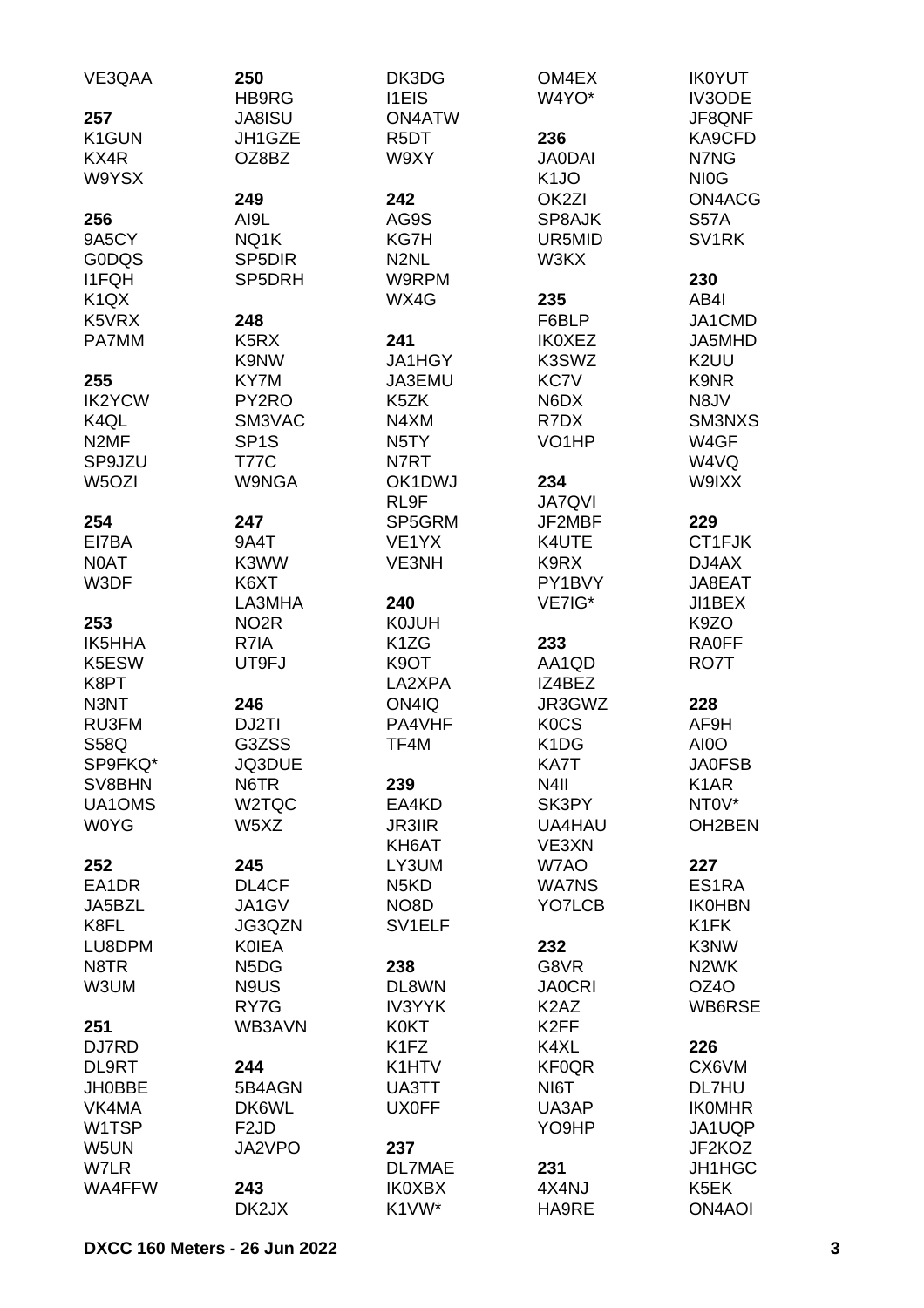| UT5JAJ                   | N9BX<br>NV9L                           | RZ0AF<br>SP3CGK     | VA2WA<br>W6YI                 | W1ECT<br>W8UN                 |
|--------------------------|----------------------------------------|---------------------|-------------------------------|-------------------------------|
| 225                      | W1ZK                                   | UR5EDX              |                               | WB8ZRL                        |
| A45XR                    | W6JRY                                  | UT7UV               | 210                           | YU3AA                         |
| <b>E72A</b>              | WS6X                                   | VE3LYC              | <b>I8SAT</b>                  |                               |
| FK8CP                    | ZS4TX                                  | W6XA                | <b>IK4DRR</b>                 | 204                           |
| K1MM                     |                                        |                     | JJ2LPV                        | DJ5AV                         |
| K5AB                     | 220                                    | 215                 | K0MN*                         | HB9DDZ                        |
| K9FD/KH6                 | AB3CV                                  | IZ1LBG              | K3WA                          | JA2WYN                        |
| N <sub>4</sub> CH        | AG8B                                   | N7JW                | W7JW                          | <b>JA3PIS</b>                 |
| <b>OE5NNN</b>            | <b>HB9LCW</b>                          | RU3QR               |                               | <b>JH0INP</b>                 |
| RA3QK                    | HL5IVL                                 | <b>W0GJ</b>         | 209                           | <b>JH2TPI</b>                 |
| RV1CC                    | JA1SYY                                 | W2LK                | DL5CF                         | <b>JJ3PRT</b>                 |
| RW3XZ                    | JH4ADV                                 |                     | <b>JA2NDQ</b>                 | <b>KK4SI</b>                  |
| VA5DX                    | K8FH                                   | 214                 | ON6YH                         | LX <sub>2</sub> A             |
|                          | KA <sub>1</sub> R<br>KD <sub>0</sub> Q | <b>HL3IUA</b>       | VE <sub>1</sub> DX            | N0AV                          |
| 224<br>JA6BZI            | SP8NR                                  | JA2JW<br>K1AM*      | W0AIH*<br><b>W0ZR</b>         | N7FU<br>N9AU                  |
| JA8FKO                   | VE3EXY                                 | OE2LCM              | W6PBI*                        | UN <sub>5</sub> J             |
| K9FD                     |                                        | OK1DX               | W7KNT                         | US6EX                         |
| N8BM                     | 219                                    | RN7G                | WA5VGI                        | WD8PKF                        |
| <b>S51DI</b>             | <b>IK3VUU</b>                          | W4NL                |                               |                               |
| <b>S52F</b>              | JA2FJP                                 |                     | 208                           | 203                           |
| SP5INQ                   | K6TA                                   | 213                 | AD <sub>5</sub> A             | DL7BA                         |
| <b>US0SY</b>             | K8ZTT                                  | DF2IS               | <b>JF3KON</b>                 | I4KDJ                         |
| VK6VZ                    | N <sub>1</sub> LN                      | DL5WW               | <b>JG1ULJ</b>                 | JA2XYO                        |
| W <sub>2</sub> RQ        | OE8RT                                  | EI3IO               | K <sub>2FU</sub>              | K4XO                          |
|                          | SP4K                                   | JF6DSZ              | N5ORT                         | K8AC                          |
| 223                      | SP7GAQ                                 | K3JGJ               | RU3ZX                         | KK <sub>2</sub> I             |
| AC4G                     | <b>WA2UUK</b>                          | NA <sub>2</sub> M   | SM5JE*                        | N4NX                          |
| <b>HA7TM</b>             |                                        | RU4SO               | W6PJ                          | OM3DX                         |
| N6AR                     | 218                                    | <b>WOLYI</b>        | WS9V                          | PA0A                          |
| R <sub>5</sub> AJ        | DJ4PI                                  | <b>WOUO</b>         |                               | R6AF                          |
| RT6T                     | <b>DK0PM</b>                           | W1FJ                | 207                           | W8GC                          |
| SV8GFW                   | EA6VQ                                  | W2WG                | DK2NG                         |                               |
| VE6WZ                    | <b>IK1YDB</b>                          | W3YY                | <b>I4LCK</b>                  | 202                           |
| W3LL                     | <b>IK6FWJ</b>                          |                     | K1LPS                         | DL1MGB                        |
|                          | IV3JVJ                                 | 212                 | K8EUR                         | DL2KQ                         |
| 222                      | JA8CDT                                 | DJ8NK               | WB9CIF                        | EA1RT                         |
| AB0X                     | <b>K0EU</b>                            | DL9GFB              |                               | JA3CSZ                        |
| DF6PB                    | K4MWB                                  | JA6LCJ              | 206                           | <b>JA7MSQ</b>                 |
| JR6EZE                   | K <sub>5</sub> UO                      | JA9PPC              | AA9A                          | <b>JH1IFS</b>                 |
| K3SV                     | ON4GG                                  | K <sub>1</sub> ST   | T <sub>a</sub> UA             | JH3VNC                        |
| K6EID                    | UT4MF                                  | KE9I                | K <sub>2</sub> V <sub>V</sub> | K <sub>2</sub> N <sub>V</sub> |
| N <sub>5</sub> AW        | <b>WOVTT</b>                           | KG6I                | K4NA                          | LY1G                          |
| N6JV                     | W5PJR                                  | N <sub>1</sub> ZZ   | K5AQ                          | N7KA                          |
| N8PR                     |                                        | N4MM                | KC6AWX*                       | OK1DOT                        |
| <b>SMOCCM</b>            | 217                                    | SV <sub>2</sub> JAO | KG9N                          | R9TO                          |
| W7KW                     | <b>IW1ARB</b>                          | VO <sub>1</sub> NA  | SM6BZV                        | <b>US0KW</b>                  |
| W9BF                     | JA2FBY<br>K <sub>5</sub> PC            | YV1DIG              | W <sub>1</sub> TC             | VE3BW                         |
|                          | UA3AGW                                 | 211                 |                               | W2HUV                         |
| 221<br>EA <sub>1</sub> N |                                        | JA4DEN              | 205<br>HA1RW                  | ZL3IX                         |
| <b>I3BUI</b>             | 216                                    | K4MQG               | JA3AAW                        | 201                           |
| IZ8FFA                   | K8SIX                                  | NX0I                | K1DT                          | DL1EJA                        |
| K4HB                     | N5UL                                   | RU3SD               | PY2BW                         | F6DAY                         |
| N6VR                     | OE1ZL                                  | SM5CZQ              | RA1QD                         | JA2IVK                        |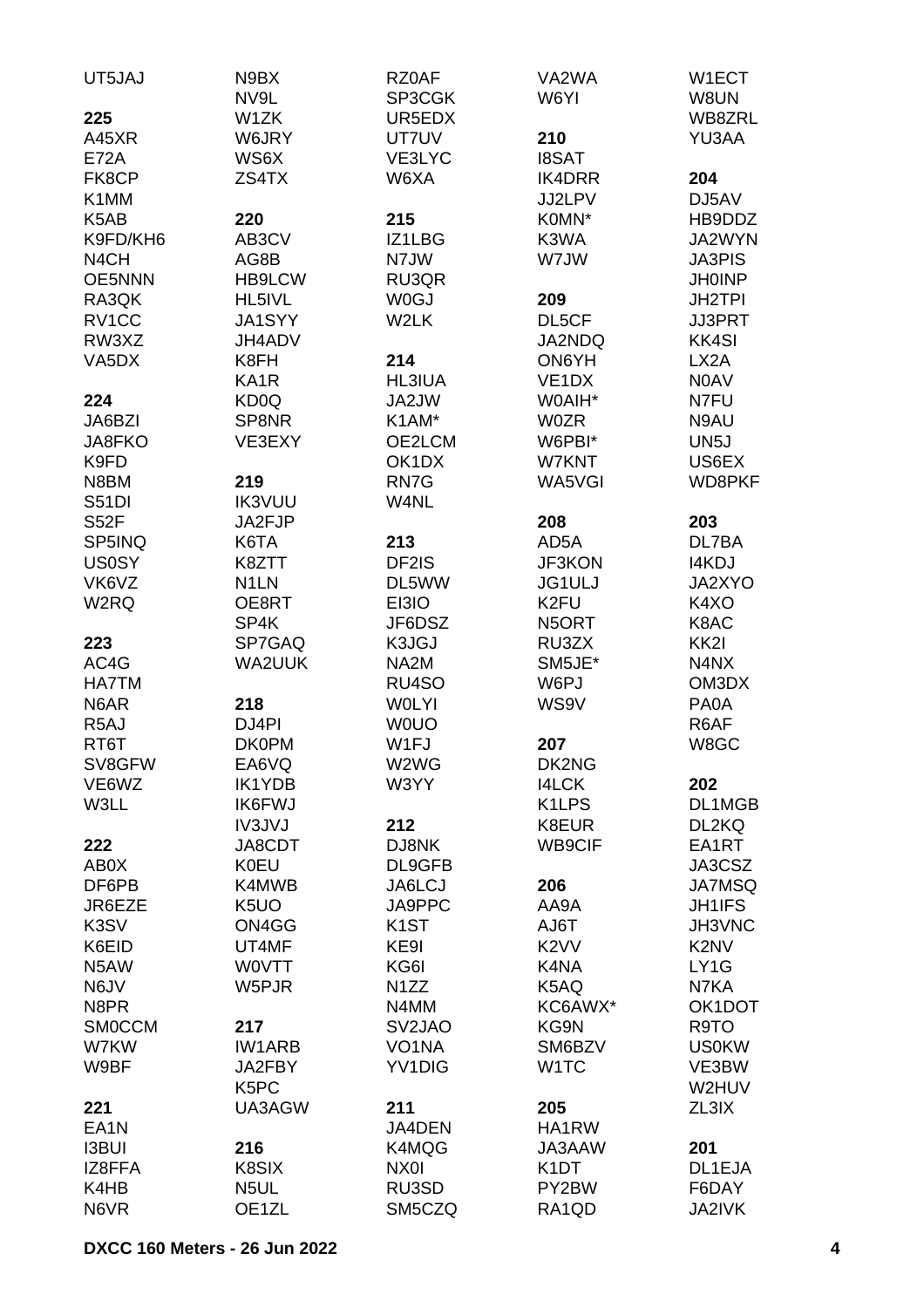| K3HP                          | RZ6FA              | K4FJ                          | <b>JO7WXN</b>                 | 182                           |
|-------------------------------|--------------------|-------------------------------|-------------------------------|-------------------------------|
| K <sub>5E</sub> J             | <b>UA0SC</b>       | K <sub>5</sub> X <sub>X</sub> | <b>K0SR</b>                   | EA3JL                         |
| <b>MM0EAX</b>                 | <b>WOLS</b>        | K9EU                          | K <sub>1</sub> GG             | <b>IK0FVC</b>                 |
| PY2XB                         | W9EWZ              | LA5YJ                         | <b>KN5O</b>                   | JA1SHE                        |
| UY1HY                         |                    | N4DB                          | N <sub>2</sub> N <sub>S</sub> | JA8DNV                        |
| W5TCX                         | 196                | RN3QN                         | OK1CZ                         | K5KLA                         |
| WI8A                          | AA4HP              | SM2OAN                        | <b>SMONJO</b>                 | LA7GIA                        |
|                               | K8PO               | W4FC                          | SV8CKM                        | ON6SAS                        |
| 200                           | KP <sub>2</sub> A  | W8LGJ                         | W7AWA                         | UR3EO                         |
|                               |                    |                               |                               |                               |
| DJ <sub>5FI</sub>             | RA9CMO             |                               |                               | UT5UT                         |
| DL9DRA                        | RZ4FO              | 191                           | 186                           | W4UM                          |
| JA1GTF                        | W <sub>2</sub> FCR | K8FC                          | <b>I5KKW</b>                  | WN6W                          |
| JH2RMU                        | W2IRT              | K9LA                          | <b>K7LAY</b>                  |                               |
| JH7PFD                        |                    | RK2FWA                        | <b>KB1EFS</b>                 | 181                           |
| K <sub>1</sub> GE             | 195                | W3UA                          | W1NT                          | AB4IQ                         |
| K5MC                          | 4Z4DX              | WA2VYA                        |                               | JF1PUW                        |
| K8ZH                          | G3ZEM              |                               | 185                           | K8NVR                         |
| <b>K9MMS</b>                  | HB9CXZ             | 190                           | AB6QM                         | UR5FEO                        |
| N4PQX                         | JA1EOD             | JA1DUH                        | EA6BF                         | VE3OSZ                        |
| N9LB                          | JA5AQC             | JA1MCU                        | G3KWK                         | YO2DFA                        |
| NN4X                          | K7SO               | <b>JA2JNA</b>                 | K <sub>5</sub> ZD             |                               |
| RA3WDK                        | K9RT               | <b>JA7JWF</b>                 | N4TJ                          | 180                           |
| RW4NN                         | KF8UN              | K <sub>2</sub> TE             | N5UR                          | DM2DXA                        |
| RW7M                          | N <sub>1</sub> SV  | K9KU                          | OE2BZL                        | IF9ZWA                        |
| W3GG                          | N <sub>5</sub> JR  | <b>KF7PG</b>                  | <b>RMOF</b>                   | K6SSS                         |
|                               |                    |                               |                               |                               |
| <b>WA2HZO</b>                 | W9OP               | N <sub>5</sub> GH             | SV <sub>1</sub> DPI           | N4AH                          |
|                               |                    | SP2LNW                        | UA9CBO                        | ON5FP                         |
| 199                           | 194                | VE7VV                         | W0EWM*                        |                               |
| <b>IK7NXM</b>                 | K4KDX              |                               |                               | 179                           |
| JA2DPC                        | K9JF               | 189                           | 184                           | <b>DL9MRF</b>                 |
| JE1PNX                        | KB9LIE             | 9A2F                          | 9A8A                          | K0BJ                          |
| JI2KXK                        | KC9ARR             | EA8PP                         | DK2LO                         | K3PA                          |
| K6GXO                         | LA7JO              | FM5CD                         | <b>IK2QPR</b>                 | K8WK                          |
| N <sub>4</sub> D <sub>W</sub> | W <sub>2</sub> LO  | K4ODL                         | IZ8XQC                        | K9US                          |
| N8DJX                         |                    | KM1D                          | <b>JA9FPI</b>                 | LA4GHA                        |
| <b>WODD</b>                   | 193                | SP7HOV                        | <b>JA9NFO</b>                 | LA9AJA                        |
| <b>WOMHK</b>                  | DL5ZB              | UA7T                          | JF1NZW                        | OK1MG                         |
|                               | DL6ZXG             | <b>WOFS</b>                   | JF4VZT                        | S57UN                         |
| 198                           | EA6ET              | W5DM                          | JH1QAX                        | SM4DDE                        |
| DL1ROJ                        | HA5BSW             |                               | K4HGX                         | SV3FUP                        |
| G3UJE                         | HB9DDO             | 188                           | K6SRZ                         | VE3DZ                         |
| K4JJW                         |                    | 9A2NA                         | KB4ET                         | W <sub>2</sub> YJ             |
|                               | K3JT               |                               |                               |                               |
| K <sub>5</sub> RT             | K3LR               | JA1ANR                        | N8LJ                          | W8TN                          |
| <b>UA0SR</b>                  | N4QS               | <b>JA1KQX</b>                 | S57AC                         |                               |
| W <sub>1</sub> TO             | N9EN               | K9YY                          |                               | 178                           |
| W7DO                          | <b>ND0N</b>        | LA5IIA                        | 183                           | AA1ON                         |
| W8HB                          | <b>PA0LOU</b>      | <b>UA0CA</b>                  | DK1FW                         | JA3RAR                        |
|                               | RN1ON              | W6SR                          | F4BKV                         | JA4MRL                        |
| 197                           | UA9FAR             | W8JV                          | <b>IT9INO</b>                 | K <sub>2</sub> EP             |
| G3SNN                         | W0RI*              | WA6YEE                        | K8VC                          | K <sub>2</sub> UR             |
| IZ8VYU                        | W9MU               | <b>WA7NB</b>                  | KV7K                          | LB8DC                         |
| JH2UVL                        |                    | WF4U                          | LA3WAA                        | N <sub>5</sub> L <sub>Z</sub> |
| K3KO*                         | 192                |                               | OZ1AXG                        | <b>NEOU</b>                   |
| N <sub>5</sub> ZM             | AA5AM              | 187                           | W <sub>2</sub> FP             | NE <sub>1</sub> B             |
| OE4PWW                        | AD8P*              | AG4W                          | W8NW                          | <b>SM7DLK</b>                 |
| <b>OE5FIN</b>                 | JA4PXC             | AJ1H                          | WA3C                          | SV <sub>1</sub> JG            |
| ON4CD                         | K3FN               | G4BUE                         |                               | UT2UB                         |
|                               |                    |                               |                               |                               |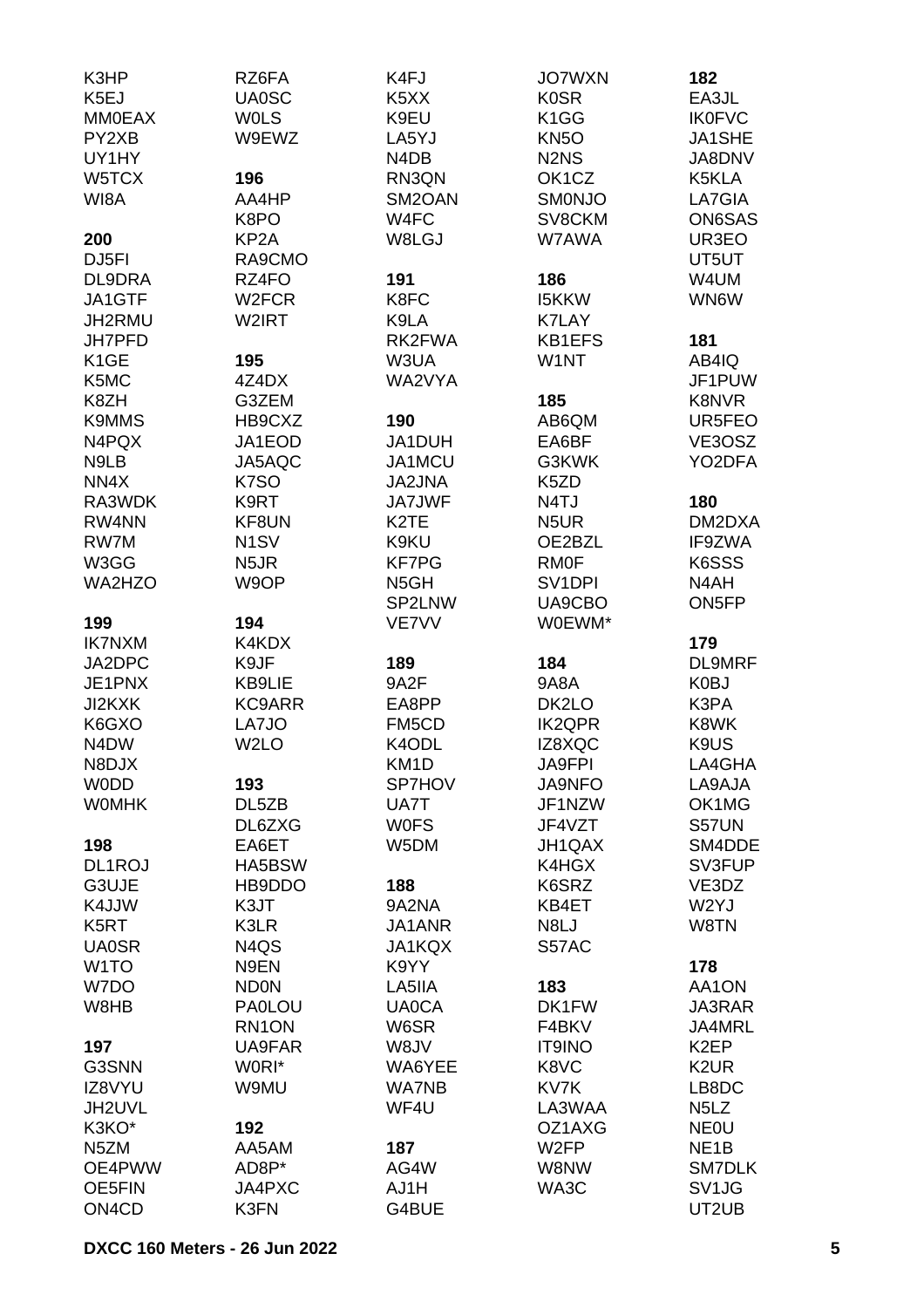| W1YM                           | WT8C              | KB8VAO             | 166                | N4QQ              |
|--------------------------------|-------------------|--------------------|--------------------|-------------------|
|                                |                   | <b>NORN</b>        | 4Z1UF              | N5WA              |
| 177                            | 173               | N7RO               | CT1IUA             | N9FN              |
| 9H1SP                          | 5B4ALJ            | SP3GTS             | DJ4SO              | PA <sub>3</sub> C |
| AE5E                           | K4WS              | SV3KH              | <b>IV3TDM</b>      | RA3ZH             |
| CT1FMX                         | KA1J              | US8UA              | IZ8FWN             | <b>WODJC</b>      |
| JE1BMJ                         | N <sub>5FG</sub>  | W9EVI              | JA1ADT             | W7AL              |
| K7BG                           | N <sub>5</sub> OK |                    | JA1FNA             | YL2TW             |
| K7GM                           | VE3FF             | 169                | K3KY               | ZS1LS             |
| <b>KB0EO</b>                   | W <sub>2</sub> OR | DM3VL              | K4JLD              |                   |
| NK1K                           | W3YQ              | F6EXV              | K4PB               | 162               |
| W1RM                           | W7MEM             | HA9PP              | LA5LJA             | 4O3A              |
| W5LT                           | XE <sub>2</sub> X | HK3W               | N <sub>3</sub> OC  | 4Z5CX             |
| W7FI                           |                   | <b>JG3IWL</b>      | RM3DA              | 9A4W              |
|                                | 172               | JR1IZM             | SP1MGM             | CT1GFK            |
| 176                            | EA5RM             | K <sub>1</sub> LI  | W1RR               | F3AT              |
|                                |                   |                    |                    | <b>IK4PLW</b>     |
| DJ9ON                          | G3NKC             | K <sub>1</sub> NU  | W8ILC              |                   |
| EU1AB                          | IT9ELD            | N4XX               | <b>WA0MHJ</b>      | JA6GIJ            |
| <b>I6FLD</b>                   | <b>JA0EOK</b>     | N7IR               | WA8TXT             | <b>JA7MOL</b>     |
| <b>JA0DET</b>                  | <b>JA0GJJ</b>     | N7US               |                    | K <sub>1KI</sub>  |
| JA5IU                          | JA3FGJ            | UY5AA              | 165                | N8MR              |
| JA6BJV                         | <b>K0DEQ</b>      | <b>W9OO</b>        | AA9D               | UR4CWQ            |
| <b>JA8KSF</b>                  | K4CN              | WA3AFS             | <b>DL7UCX</b>      | VE3CFK            |
| JE2URF                         | K5GKC             |                    | JA1PPW             | <b>WOHT</b>       |
| K8MN                           | KA9FOX            | 168                | JA2LCP             | <b>WOTT</b>       |
| RA3S                           | <b>KJ0M</b>       | G3MXJ              | <b>JA9TWN</b>      | W1LW              |
| W4BP                           | OK1DWC            | <b>IK2EGL</b>      | K <sub>1</sub> BD  | W7YAQ             |
| W4GD                           | W4FQT             | <b>JA0VSH</b>      | K4ZYU              |                   |
| <b>W6NWS</b>                   |                   | JE7JDL             | K5JZ               | 161               |
| W7BEM                          | 171               | K5QY               | K6ZZ               | DK2GZ             |
| WE9R                           | DK3WW             | K8RYU              | KK4CB              | DL6RAI            |
|                                | DL6KR             | KR4F               | SM4CTT             | I2ZGC             |
| 175                            | <b>GOEHO</b>      | N <sub>1</sub> RR  | W5BN               | JA1DOF            |
| JA1CHN                         | IZ5MOQ            | N8BJQ              | W8KEN              | JH2SON            |
| JA1XEC                         | JA6HUG            | SP5GH              |                    | JH4CPC            |
| <b>JS3CTQ</b>                  | JR1TNE            | W <sub>4</sub> SVO | 164                | K <sub>5</sub> GO |
| <b>K0JGH</b>                   | K2FL*             | W6VX               | CT1EAV             | K7NN              |
| K <sub>4</sub> DLI             | K <sub>2</sub> KA | WA5YNB             | <b>G0BLB</b>       | K8ND              |
| SM5FUG                         | K4XR              |                    |                    |                   |
| SM6DHU                         |                   |                    | <b>HA7UW</b>       | N4XU              |
|                                | K9NU              | 167                | HB9BZA             | OH6RA             |
| SM7GIB                         | K9YC              | DK5AD              | <b>IK3SWB</b>      | RA3DNC            |
|                                | LA7AFA            | G0OIL              | <b>JA7ZP</b>       | W8WEJ             |
| 174                            | N4OGW             | <b>IK4ADE</b>      | <b>JA9LJS</b>      | WC5N              |
| CT3MD                          | N9RC              | K4XD               | <b>JN7FAH</b>      | WW3S              |
| CU <sub>2</sub> D <sub>X</sub> | W8UV              | K6KO               | K9MBQ              | YU2TW             |
| JA2XW                          | WB7B              | K8NK               | <b>KL0S</b>        | ZS5LB*            |
| JF7DZA                         |                   | <b>NOIJ</b>        | N7XR               |                   |
| JK1OPL                         | 170               | RA1AOB             | SV <sub>1</sub> LK | 160               |
| JR6PGB                         | DJ6TK             | RN9N               | W4NS               | DF <sub>2GH</sub> |
| K2PLF*                         | HA5WA             | S51EC              |                    | DL1DA             |
| K3AJ                           | <b>I1JQJ</b>      | VE6WQ              | 163                | <b>IW2FND</b>     |
| K4TR                           | JA2BDR            | W1YW               | GU4YOX             | JA2EPW            |
| K8RRT                          | JA2ZL             | W8HC               | <b>IKOPEA</b>      | JA6VQA            |
| OE1WHC                         | <b>JA6JPS</b>     | W8OI               | <b>IW0SAF</b>      | JE2OVG            |
| RN7F                           | JM1GYQ            | WA4LOX             | <b>K0TT</b>        | JF2UPM            |
| UA3LNM                         | K1NTR             |                    | K <sub>1</sub> NJ  | JL1SAM            |
| W8VVG                          | K6FG              |                    | K8TL               | JR7MAZ            |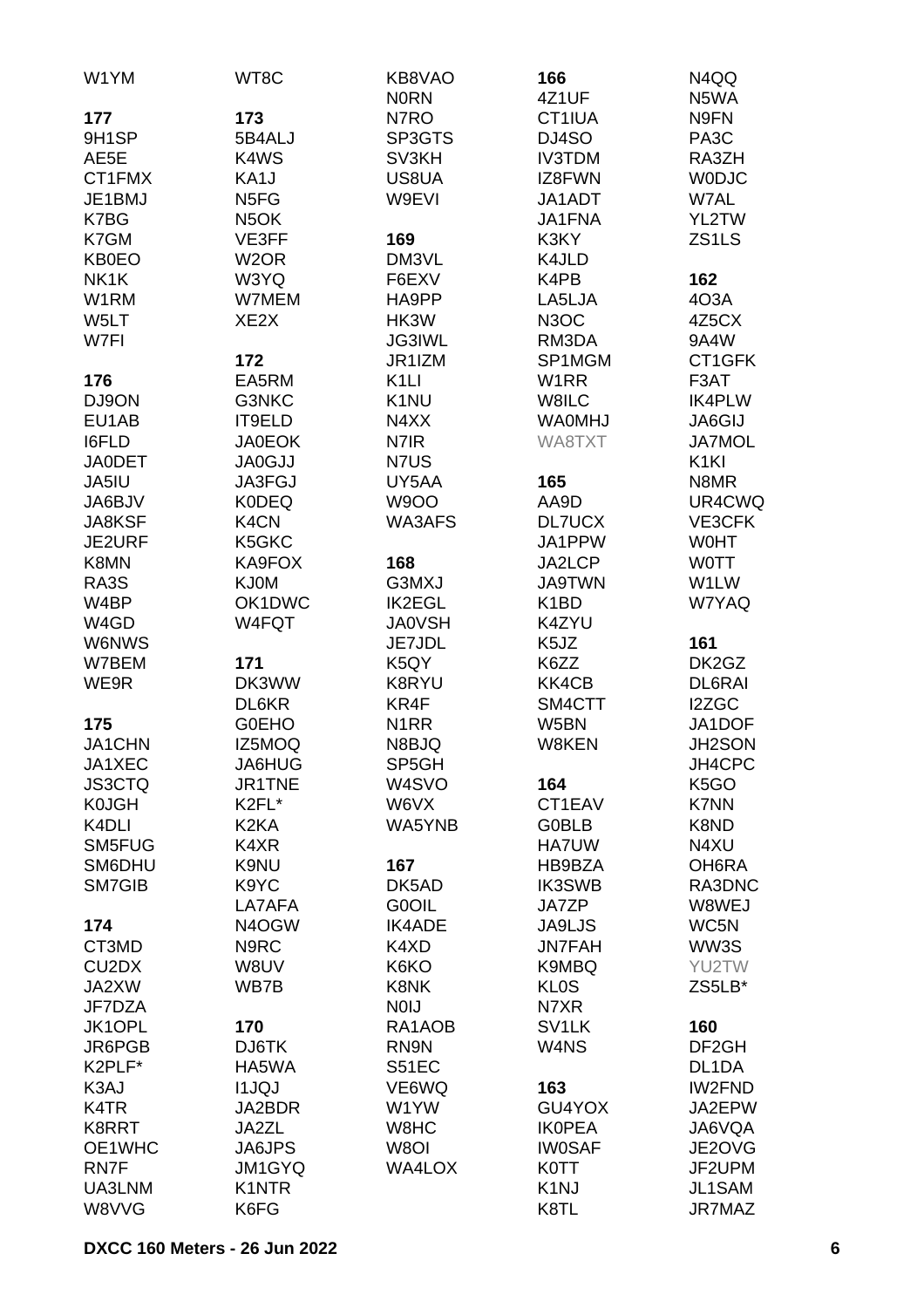| LB6KC<br>DJ9HX<br>W7CT<br>R9OK<br><b>JA3ENN</b><br>N3BNA<br><b>JA9APS</b><br>DM5EE<br>RN3OG<br>RL3FA<br>JE2LUN<br>EC <sub>3</sub> A<br>149<br><b>RU0SN</b><br>RU6L<br>JT1CO<br>DL7CX<br>W1IZL<br><b>JO7HAM</b><br>WS5W<br><b>UA0FZ</b><br>K8YSE<br>K7SP<br>EI6FR<br>UX5UO<br>KS <sub>1</sub> J<br>KS3F<br><b>IK4FNF</b><br>W1BR<br>N4GN<br>145<br>N4TV<br>JL1ARF<br>W <sub>5</sub> XC<br>RW3RN<br>N9OY<br>K4YYL<br><b>JJ3HGJ</b><br>K <sub>1</sub> OA<br>TF3SG<br>S55ZZ<br>K8ME<br>UA3SAQ<br>K3TN<br>159<br>UA6IGI<br>KI5BLU<br>VA3LX<br>4Z5MU<br>UT5AB<br>N4HB<br>K <sub>4</sub> OY<br>W1YIF<br>AD5Q<br>VE6LB<br>NX8Y<br>K5KV<br>W4QN<br>W2RS*<br>K8BL<br>K4RO<br>SM6CUK<br>W6BJH<br>W4TV<br>W6RLL<br>UW7UA<br>KF6HI<br>W7SX<br>W9RN<br>W7AJ<br><b>W0GG</b><br>N4GG<br>WB3CQM<br>W1VT<br><b>RT0F</b><br>WD5BJT<br>WX0B<br>155<br><b>WX0V</b><br>WB8B<br>W1ZT<br>DL1RK<br><b>YS1RR</b><br>WD5K<br>W3IP<br>G3TQZ<br>158<br>YO3DDZ<br>W6RW<br><b>IK0FUX</b><br>151<br>9A2JK<br>K4WA<br>DJ4PT<br>3V8SF<br>148<br>144<br>DL1FKA<br>K9GA<br>AJ9C<br>AC6DD<br>AF4HX<br>NW7E<br>HB9DHK<br>DK2OY<br>F <sub>5</sub> CQ<br>DK1WB<br>JF1WPB<br>W2XL<br><b>HB9FMN</b><br>N <sub>2</sub> W <sub>B</sub><br>DL4SZB<br>JH6QFJ<br>W3GQ<br>HL2CFY<br>OH <sub>2</sub> BLD<br>EI6IZ<br>JI1FXS<br>WP4U<br>JA6BEE<br>SM6VR<br><b>GM3ITN</b><br>JR1GJP<br>ZS6EZ<br>K <sub>2</sub> FW<br>UA2FF<br>HB9BYQ<br>IZ3ENH<br><b>K0BBC</b><br>N <sub>5</sub> JB<br>W4DKS<br>154<br>IZ4DPV<br>K5TT<br>OH <sub>2</sub> IS<br>W5FIX*<br>LB2TB<br>EU1KY<br>OK1ATP<br>W5FKX<br>JA3GN<br>NR4M<br>GM3PPE<br>RD3A<br>JH1QDB<br>K1KA<br>RU6M<br>JA1RTX<br>RU3A<br>147<br>SM4EMO<br>JA8NFV<br><b>S54A</b><br>DL4MM<br>N <sub>1</sub> IX<br>W <sub>1</sub> OX<br>SP7AWG<br>JA1XQC<br><b>K0KVR</b><br>N3KK<br>K1USA<br>SV9AHZ<br>K <sub>2</sub> A <sub>X</sub><br>NE3F<br>W1SKU<br>157<br>K <sub>2</sub> L <sub>S</sub><br>K4RG<br><b>NIOC</b><br>AA4H<br>NY <sub>0</sub> V<br>W7RH<br>KM1H<br>OZ1HX<br><b>JAOUUA</b><br>PA7F<br>WA1Z<br><b>LA0FA</b><br>SM3DTR<br>W1NA<br>WB8BPU<br>N3RC<br>SM4OLL<br>JA1GHH<br>W <sub>2XI</sub><br>WS7L<br>SM5CLE<br><b>JA4FKX</b><br>N <sub>9</sub> CO<br><b>JA9NLE</b><br>W5DNT<br>SP6EQZ<br>WC5M<br>WD5T<br>JE2LPC<br>UN7LZ<br>150<br>YO3CD<br><b>JH7IAJ</b><br>153<br>AB9V<br>VK3HJ<br>JI1NJC<br>DL3ZA<br>F3SG<br>W2KKZ<br>LY <sub>5</sub> A<br>EA5BY<br><b>IV3RAV</b><br>WB3JFS<br>143<br>NE9Z<br>G3TJW<br>JA2NQG<br>DL6EN<br>RU4UR<br>JF1IRW<br>JH1RFR<br>146<br><b>HSOZEE</b><br>SM3PHM<br>JF2XGF<br>JR7BDQ<br>G4GIR<br>JN1BMX<br>SV8ZS<br>K8VFV<br>K7LV<br><b>IV3VBM</b><br>K <sub>0</sub> QC<br>W <sub>2</sub> TA<br>K8AJS<br>JA1HQG<br>K3VAT<br>N5TW<br>K7CMZ<br>W5GZ<br>N8II<br>KU4XO<br><b>JA4DHN</b><br>W7TVF*<br>PE <sub>1</sub> L<br>N3QE<br>JE3GRQ<br>K7CW<br>WD8JJA<br>SM6CLU<br>N9MB<br>JH1GNU<br>K7HP<br>SP5CCC<br>KJ9C<br>OE8SPW<br>JH1NYM<br>156<br>UT5UY<br>OZ3SK<br>JR9OPJ<br>N5UW<br>WJ4T*<br>K5SM<br>PY5EW<br>EA3WD<br>UA6YW | K3MSB | F6HDH | 152 | W6DAO | K7WP |
|----------------------------------------------------------------------------------------------------------------------------------------------------------------------------------------------------------------------------------------------------------------------------------------------------------------------------------------------------------------------------------------------------------------------------------------------------------------------------------------------------------------------------------------------------------------------------------------------------------------------------------------------------------------------------------------------------------------------------------------------------------------------------------------------------------------------------------------------------------------------------------------------------------------------------------------------------------------------------------------------------------------------------------------------------------------------------------------------------------------------------------------------------------------------------------------------------------------------------------------------------------------------------------------------------------------------------------------------------------------------------------------------------------------------------------------------------------------------------------------------------------------------------------------------------------------------------------------------------------------------------------------------------------------------------------------------------------------------------------------------------------------------------------------------------------------------------------------------------------------------------------------------------------------------------------------------------------------------------------------------------------------------------------------------------------------------------------------------------------------------------------------------------------------------------------------------------------------------------------------------------------------------------------------------------------------------------------------------------------------------------------------------------------------------------------------------------------------------------------------------------------------------------------------------------------------------------------------------------------------------------------------------------------------------------------------------------------------------------------------------------------------------------------------------------------------------------------------------------------------------------------------------------------------------------------------------|-------|-------|-----|-------|------|
|                                                                                                                                                                                                                                                                                                                                                                                                                                                                                                                                                                                                                                                                                                                                                                                                                                                                                                                                                                                                                                                                                                                                                                                                                                                                                                                                                                                                                                                                                                                                                                                                                                                                                                                                                                                                                                                                                                                                                                                                                                                                                                                                                                                                                                                                                                                                                                                                                                                                                                                                                                                                                                                                                                                                                                                                                                                                                                                                              |       |       |     |       |      |
|                                                                                                                                                                                                                                                                                                                                                                                                                                                                                                                                                                                                                                                                                                                                                                                                                                                                                                                                                                                                                                                                                                                                                                                                                                                                                                                                                                                                                                                                                                                                                                                                                                                                                                                                                                                                                                                                                                                                                                                                                                                                                                                                                                                                                                                                                                                                                                                                                                                                                                                                                                                                                                                                                                                                                                                                                                                                                                                                              |       |       |     |       |      |
|                                                                                                                                                                                                                                                                                                                                                                                                                                                                                                                                                                                                                                                                                                                                                                                                                                                                                                                                                                                                                                                                                                                                                                                                                                                                                                                                                                                                                                                                                                                                                                                                                                                                                                                                                                                                                                                                                                                                                                                                                                                                                                                                                                                                                                                                                                                                                                                                                                                                                                                                                                                                                                                                                                                                                                                                                                                                                                                                              |       |       |     |       |      |
|                                                                                                                                                                                                                                                                                                                                                                                                                                                                                                                                                                                                                                                                                                                                                                                                                                                                                                                                                                                                                                                                                                                                                                                                                                                                                                                                                                                                                                                                                                                                                                                                                                                                                                                                                                                                                                                                                                                                                                                                                                                                                                                                                                                                                                                                                                                                                                                                                                                                                                                                                                                                                                                                                                                                                                                                                                                                                                                                              |       |       |     |       |      |
|                                                                                                                                                                                                                                                                                                                                                                                                                                                                                                                                                                                                                                                                                                                                                                                                                                                                                                                                                                                                                                                                                                                                                                                                                                                                                                                                                                                                                                                                                                                                                                                                                                                                                                                                                                                                                                                                                                                                                                                                                                                                                                                                                                                                                                                                                                                                                                                                                                                                                                                                                                                                                                                                                                                                                                                                                                                                                                                                              |       |       |     |       |      |
|                                                                                                                                                                                                                                                                                                                                                                                                                                                                                                                                                                                                                                                                                                                                                                                                                                                                                                                                                                                                                                                                                                                                                                                                                                                                                                                                                                                                                                                                                                                                                                                                                                                                                                                                                                                                                                                                                                                                                                                                                                                                                                                                                                                                                                                                                                                                                                                                                                                                                                                                                                                                                                                                                                                                                                                                                                                                                                                                              |       |       |     |       |      |
|                                                                                                                                                                                                                                                                                                                                                                                                                                                                                                                                                                                                                                                                                                                                                                                                                                                                                                                                                                                                                                                                                                                                                                                                                                                                                                                                                                                                                                                                                                                                                                                                                                                                                                                                                                                                                                                                                                                                                                                                                                                                                                                                                                                                                                                                                                                                                                                                                                                                                                                                                                                                                                                                                                                                                                                                                                                                                                                                              |       |       |     |       |      |
|                                                                                                                                                                                                                                                                                                                                                                                                                                                                                                                                                                                                                                                                                                                                                                                                                                                                                                                                                                                                                                                                                                                                                                                                                                                                                                                                                                                                                                                                                                                                                                                                                                                                                                                                                                                                                                                                                                                                                                                                                                                                                                                                                                                                                                                                                                                                                                                                                                                                                                                                                                                                                                                                                                                                                                                                                                                                                                                                              |       |       |     |       |      |
|                                                                                                                                                                                                                                                                                                                                                                                                                                                                                                                                                                                                                                                                                                                                                                                                                                                                                                                                                                                                                                                                                                                                                                                                                                                                                                                                                                                                                                                                                                                                                                                                                                                                                                                                                                                                                                                                                                                                                                                                                                                                                                                                                                                                                                                                                                                                                                                                                                                                                                                                                                                                                                                                                                                                                                                                                                                                                                                                              |       |       |     |       |      |
|                                                                                                                                                                                                                                                                                                                                                                                                                                                                                                                                                                                                                                                                                                                                                                                                                                                                                                                                                                                                                                                                                                                                                                                                                                                                                                                                                                                                                                                                                                                                                                                                                                                                                                                                                                                                                                                                                                                                                                                                                                                                                                                                                                                                                                                                                                                                                                                                                                                                                                                                                                                                                                                                                                                                                                                                                                                                                                                                              |       |       |     |       |      |
|                                                                                                                                                                                                                                                                                                                                                                                                                                                                                                                                                                                                                                                                                                                                                                                                                                                                                                                                                                                                                                                                                                                                                                                                                                                                                                                                                                                                                                                                                                                                                                                                                                                                                                                                                                                                                                                                                                                                                                                                                                                                                                                                                                                                                                                                                                                                                                                                                                                                                                                                                                                                                                                                                                                                                                                                                                                                                                                                              |       |       |     |       |      |
|                                                                                                                                                                                                                                                                                                                                                                                                                                                                                                                                                                                                                                                                                                                                                                                                                                                                                                                                                                                                                                                                                                                                                                                                                                                                                                                                                                                                                                                                                                                                                                                                                                                                                                                                                                                                                                                                                                                                                                                                                                                                                                                                                                                                                                                                                                                                                                                                                                                                                                                                                                                                                                                                                                                                                                                                                                                                                                                                              |       |       |     |       |      |
|                                                                                                                                                                                                                                                                                                                                                                                                                                                                                                                                                                                                                                                                                                                                                                                                                                                                                                                                                                                                                                                                                                                                                                                                                                                                                                                                                                                                                                                                                                                                                                                                                                                                                                                                                                                                                                                                                                                                                                                                                                                                                                                                                                                                                                                                                                                                                                                                                                                                                                                                                                                                                                                                                                                                                                                                                                                                                                                                              |       |       |     |       |      |
|                                                                                                                                                                                                                                                                                                                                                                                                                                                                                                                                                                                                                                                                                                                                                                                                                                                                                                                                                                                                                                                                                                                                                                                                                                                                                                                                                                                                                                                                                                                                                                                                                                                                                                                                                                                                                                                                                                                                                                                                                                                                                                                                                                                                                                                                                                                                                                                                                                                                                                                                                                                                                                                                                                                                                                                                                                                                                                                                              |       |       |     |       |      |
|                                                                                                                                                                                                                                                                                                                                                                                                                                                                                                                                                                                                                                                                                                                                                                                                                                                                                                                                                                                                                                                                                                                                                                                                                                                                                                                                                                                                                                                                                                                                                                                                                                                                                                                                                                                                                                                                                                                                                                                                                                                                                                                                                                                                                                                                                                                                                                                                                                                                                                                                                                                                                                                                                                                                                                                                                                                                                                                                              |       |       |     |       |      |
|                                                                                                                                                                                                                                                                                                                                                                                                                                                                                                                                                                                                                                                                                                                                                                                                                                                                                                                                                                                                                                                                                                                                                                                                                                                                                                                                                                                                                                                                                                                                                                                                                                                                                                                                                                                                                                                                                                                                                                                                                                                                                                                                                                                                                                                                                                                                                                                                                                                                                                                                                                                                                                                                                                                                                                                                                                                                                                                                              |       |       |     |       |      |
|                                                                                                                                                                                                                                                                                                                                                                                                                                                                                                                                                                                                                                                                                                                                                                                                                                                                                                                                                                                                                                                                                                                                                                                                                                                                                                                                                                                                                                                                                                                                                                                                                                                                                                                                                                                                                                                                                                                                                                                                                                                                                                                                                                                                                                                                                                                                                                                                                                                                                                                                                                                                                                                                                                                                                                                                                                                                                                                                              |       |       |     |       |      |
|                                                                                                                                                                                                                                                                                                                                                                                                                                                                                                                                                                                                                                                                                                                                                                                                                                                                                                                                                                                                                                                                                                                                                                                                                                                                                                                                                                                                                                                                                                                                                                                                                                                                                                                                                                                                                                                                                                                                                                                                                                                                                                                                                                                                                                                                                                                                                                                                                                                                                                                                                                                                                                                                                                                                                                                                                                                                                                                                              |       |       |     |       |      |
|                                                                                                                                                                                                                                                                                                                                                                                                                                                                                                                                                                                                                                                                                                                                                                                                                                                                                                                                                                                                                                                                                                                                                                                                                                                                                                                                                                                                                                                                                                                                                                                                                                                                                                                                                                                                                                                                                                                                                                                                                                                                                                                                                                                                                                                                                                                                                                                                                                                                                                                                                                                                                                                                                                                                                                                                                                                                                                                                              |       |       |     |       |      |
|                                                                                                                                                                                                                                                                                                                                                                                                                                                                                                                                                                                                                                                                                                                                                                                                                                                                                                                                                                                                                                                                                                                                                                                                                                                                                                                                                                                                                                                                                                                                                                                                                                                                                                                                                                                                                                                                                                                                                                                                                                                                                                                                                                                                                                                                                                                                                                                                                                                                                                                                                                                                                                                                                                                                                                                                                                                                                                                                              |       |       |     |       |      |
|                                                                                                                                                                                                                                                                                                                                                                                                                                                                                                                                                                                                                                                                                                                                                                                                                                                                                                                                                                                                                                                                                                                                                                                                                                                                                                                                                                                                                                                                                                                                                                                                                                                                                                                                                                                                                                                                                                                                                                                                                                                                                                                                                                                                                                                                                                                                                                                                                                                                                                                                                                                                                                                                                                                                                                                                                                                                                                                                              |       |       |     |       |      |
|                                                                                                                                                                                                                                                                                                                                                                                                                                                                                                                                                                                                                                                                                                                                                                                                                                                                                                                                                                                                                                                                                                                                                                                                                                                                                                                                                                                                                                                                                                                                                                                                                                                                                                                                                                                                                                                                                                                                                                                                                                                                                                                                                                                                                                                                                                                                                                                                                                                                                                                                                                                                                                                                                                                                                                                                                                                                                                                                              |       |       |     |       |      |
|                                                                                                                                                                                                                                                                                                                                                                                                                                                                                                                                                                                                                                                                                                                                                                                                                                                                                                                                                                                                                                                                                                                                                                                                                                                                                                                                                                                                                                                                                                                                                                                                                                                                                                                                                                                                                                                                                                                                                                                                                                                                                                                                                                                                                                                                                                                                                                                                                                                                                                                                                                                                                                                                                                                                                                                                                                                                                                                                              |       |       |     |       |      |
|                                                                                                                                                                                                                                                                                                                                                                                                                                                                                                                                                                                                                                                                                                                                                                                                                                                                                                                                                                                                                                                                                                                                                                                                                                                                                                                                                                                                                                                                                                                                                                                                                                                                                                                                                                                                                                                                                                                                                                                                                                                                                                                                                                                                                                                                                                                                                                                                                                                                                                                                                                                                                                                                                                                                                                                                                                                                                                                                              |       |       |     |       |      |
|                                                                                                                                                                                                                                                                                                                                                                                                                                                                                                                                                                                                                                                                                                                                                                                                                                                                                                                                                                                                                                                                                                                                                                                                                                                                                                                                                                                                                                                                                                                                                                                                                                                                                                                                                                                                                                                                                                                                                                                                                                                                                                                                                                                                                                                                                                                                                                                                                                                                                                                                                                                                                                                                                                                                                                                                                                                                                                                                              |       |       |     |       |      |
|                                                                                                                                                                                                                                                                                                                                                                                                                                                                                                                                                                                                                                                                                                                                                                                                                                                                                                                                                                                                                                                                                                                                                                                                                                                                                                                                                                                                                                                                                                                                                                                                                                                                                                                                                                                                                                                                                                                                                                                                                                                                                                                                                                                                                                                                                                                                                                                                                                                                                                                                                                                                                                                                                                                                                                                                                                                                                                                                              |       |       |     |       |      |
|                                                                                                                                                                                                                                                                                                                                                                                                                                                                                                                                                                                                                                                                                                                                                                                                                                                                                                                                                                                                                                                                                                                                                                                                                                                                                                                                                                                                                                                                                                                                                                                                                                                                                                                                                                                                                                                                                                                                                                                                                                                                                                                                                                                                                                                                                                                                                                                                                                                                                                                                                                                                                                                                                                                                                                                                                                                                                                                                              |       |       |     |       |      |
|                                                                                                                                                                                                                                                                                                                                                                                                                                                                                                                                                                                                                                                                                                                                                                                                                                                                                                                                                                                                                                                                                                                                                                                                                                                                                                                                                                                                                                                                                                                                                                                                                                                                                                                                                                                                                                                                                                                                                                                                                                                                                                                                                                                                                                                                                                                                                                                                                                                                                                                                                                                                                                                                                                                                                                                                                                                                                                                                              |       |       |     |       |      |
|                                                                                                                                                                                                                                                                                                                                                                                                                                                                                                                                                                                                                                                                                                                                                                                                                                                                                                                                                                                                                                                                                                                                                                                                                                                                                                                                                                                                                                                                                                                                                                                                                                                                                                                                                                                                                                                                                                                                                                                                                                                                                                                                                                                                                                                                                                                                                                                                                                                                                                                                                                                                                                                                                                                                                                                                                                                                                                                                              |       |       |     |       |      |
|                                                                                                                                                                                                                                                                                                                                                                                                                                                                                                                                                                                                                                                                                                                                                                                                                                                                                                                                                                                                                                                                                                                                                                                                                                                                                                                                                                                                                                                                                                                                                                                                                                                                                                                                                                                                                                                                                                                                                                                                                                                                                                                                                                                                                                                                                                                                                                                                                                                                                                                                                                                                                                                                                                                                                                                                                                                                                                                                              |       |       |     |       |      |
|                                                                                                                                                                                                                                                                                                                                                                                                                                                                                                                                                                                                                                                                                                                                                                                                                                                                                                                                                                                                                                                                                                                                                                                                                                                                                                                                                                                                                                                                                                                                                                                                                                                                                                                                                                                                                                                                                                                                                                                                                                                                                                                                                                                                                                                                                                                                                                                                                                                                                                                                                                                                                                                                                                                                                                                                                                                                                                                                              |       |       |     |       |      |
|                                                                                                                                                                                                                                                                                                                                                                                                                                                                                                                                                                                                                                                                                                                                                                                                                                                                                                                                                                                                                                                                                                                                                                                                                                                                                                                                                                                                                                                                                                                                                                                                                                                                                                                                                                                                                                                                                                                                                                                                                                                                                                                                                                                                                                                                                                                                                                                                                                                                                                                                                                                                                                                                                                                                                                                                                                                                                                                                              |       |       |     |       |      |
|                                                                                                                                                                                                                                                                                                                                                                                                                                                                                                                                                                                                                                                                                                                                                                                                                                                                                                                                                                                                                                                                                                                                                                                                                                                                                                                                                                                                                                                                                                                                                                                                                                                                                                                                                                                                                                                                                                                                                                                                                                                                                                                                                                                                                                                                                                                                                                                                                                                                                                                                                                                                                                                                                                                                                                                                                                                                                                                                              |       |       |     |       |      |
|                                                                                                                                                                                                                                                                                                                                                                                                                                                                                                                                                                                                                                                                                                                                                                                                                                                                                                                                                                                                                                                                                                                                                                                                                                                                                                                                                                                                                                                                                                                                                                                                                                                                                                                                                                                                                                                                                                                                                                                                                                                                                                                                                                                                                                                                                                                                                                                                                                                                                                                                                                                                                                                                                                                                                                                                                                                                                                                                              |       |       |     |       |      |
|                                                                                                                                                                                                                                                                                                                                                                                                                                                                                                                                                                                                                                                                                                                                                                                                                                                                                                                                                                                                                                                                                                                                                                                                                                                                                                                                                                                                                                                                                                                                                                                                                                                                                                                                                                                                                                                                                                                                                                                                                                                                                                                                                                                                                                                                                                                                                                                                                                                                                                                                                                                                                                                                                                                                                                                                                                                                                                                                              |       |       |     |       |      |
|                                                                                                                                                                                                                                                                                                                                                                                                                                                                                                                                                                                                                                                                                                                                                                                                                                                                                                                                                                                                                                                                                                                                                                                                                                                                                                                                                                                                                                                                                                                                                                                                                                                                                                                                                                                                                                                                                                                                                                                                                                                                                                                                                                                                                                                                                                                                                                                                                                                                                                                                                                                                                                                                                                                                                                                                                                                                                                                                              |       |       |     |       |      |
|                                                                                                                                                                                                                                                                                                                                                                                                                                                                                                                                                                                                                                                                                                                                                                                                                                                                                                                                                                                                                                                                                                                                                                                                                                                                                                                                                                                                                                                                                                                                                                                                                                                                                                                                                                                                                                                                                                                                                                                                                                                                                                                                                                                                                                                                                                                                                                                                                                                                                                                                                                                                                                                                                                                                                                                                                                                                                                                                              |       |       |     |       |      |
|                                                                                                                                                                                                                                                                                                                                                                                                                                                                                                                                                                                                                                                                                                                                                                                                                                                                                                                                                                                                                                                                                                                                                                                                                                                                                                                                                                                                                                                                                                                                                                                                                                                                                                                                                                                                                                                                                                                                                                                                                                                                                                                                                                                                                                                                                                                                                                                                                                                                                                                                                                                                                                                                                                                                                                                                                                                                                                                                              |       |       |     |       |      |
|                                                                                                                                                                                                                                                                                                                                                                                                                                                                                                                                                                                                                                                                                                                                                                                                                                                                                                                                                                                                                                                                                                                                                                                                                                                                                                                                                                                                                                                                                                                                                                                                                                                                                                                                                                                                                                                                                                                                                                                                                                                                                                                                                                                                                                                                                                                                                                                                                                                                                                                                                                                                                                                                                                                                                                                                                                                                                                                                              |       |       |     |       |      |
|                                                                                                                                                                                                                                                                                                                                                                                                                                                                                                                                                                                                                                                                                                                                                                                                                                                                                                                                                                                                                                                                                                                                                                                                                                                                                                                                                                                                                                                                                                                                                                                                                                                                                                                                                                                                                                                                                                                                                                                                                                                                                                                                                                                                                                                                                                                                                                                                                                                                                                                                                                                                                                                                                                                                                                                                                                                                                                                                              |       |       |     |       |      |
|                                                                                                                                                                                                                                                                                                                                                                                                                                                                                                                                                                                                                                                                                                                                                                                                                                                                                                                                                                                                                                                                                                                                                                                                                                                                                                                                                                                                                                                                                                                                                                                                                                                                                                                                                                                                                                                                                                                                                                                                                                                                                                                                                                                                                                                                                                                                                                                                                                                                                                                                                                                                                                                                                                                                                                                                                                                                                                                                              |       |       |     |       |      |
|                                                                                                                                                                                                                                                                                                                                                                                                                                                                                                                                                                                                                                                                                                                                                                                                                                                                                                                                                                                                                                                                                                                                                                                                                                                                                                                                                                                                                                                                                                                                                                                                                                                                                                                                                                                                                                                                                                                                                                                                                                                                                                                                                                                                                                                                                                                                                                                                                                                                                                                                                                                                                                                                                                                                                                                                                                                                                                                                              |       |       |     |       |      |
|                                                                                                                                                                                                                                                                                                                                                                                                                                                                                                                                                                                                                                                                                                                                                                                                                                                                                                                                                                                                                                                                                                                                                                                                                                                                                                                                                                                                                                                                                                                                                                                                                                                                                                                                                                                                                                                                                                                                                                                                                                                                                                                                                                                                                                                                                                                                                                                                                                                                                                                                                                                                                                                                                                                                                                                                                                                                                                                                              |       |       |     |       |      |
|                                                                                                                                                                                                                                                                                                                                                                                                                                                                                                                                                                                                                                                                                                                                                                                                                                                                                                                                                                                                                                                                                                                                                                                                                                                                                                                                                                                                                                                                                                                                                                                                                                                                                                                                                                                                                                                                                                                                                                                                                                                                                                                                                                                                                                                                                                                                                                                                                                                                                                                                                                                                                                                                                                                                                                                                                                                                                                                                              |       |       |     |       |      |
|                                                                                                                                                                                                                                                                                                                                                                                                                                                                                                                                                                                                                                                                                                                                                                                                                                                                                                                                                                                                                                                                                                                                                                                                                                                                                                                                                                                                                                                                                                                                                                                                                                                                                                                                                                                                                                                                                                                                                                                                                                                                                                                                                                                                                                                                                                                                                                                                                                                                                                                                                                                                                                                                                                                                                                                                                                                                                                                                              |       |       |     |       |      |
|                                                                                                                                                                                                                                                                                                                                                                                                                                                                                                                                                                                                                                                                                                                                                                                                                                                                                                                                                                                                                                                                                                                                                                                                                                                                                                                                                                                                                                                                                                                                                                                                                                                                                                                                                                                                                                                                                                                                                                                                                                                                                                                                                                                                                                                                                                                                                                                                                                                                                                                                                                                                                                                                                                                                                                                                                                                                                                                                              |       |       |     |       |      |
|                                                                                                                                                                                                                                                                                                                                                                                                                                                                                                                                                                                                                                                                                                                                                                                                                                                                                                                                                                                                                                                                                                                                                                                                                                                                                                                                                                                                                                                                                                                                                                                                                                                                                                                                                                                                                                                                                                                                                                                                                                                                                                                                                                                                                                                                                                                                                                                                                                                                                                                                                                                                                                                                                                                                                                                                                                                                                                                                              |       |       |     |       |      |
|                                                                                                                                                                                                                                                                                                                                                                                                                                                                                                                                                                                                                                                                                                                                                                                                                                                                                                                                                                                                                                                                                                                                                                                                                                                                                                                                                                                                                                                                                                                                                                                                                                                                                                                                                                                                                                                                                                                                                                                                                                                                                                                                                                                                                                                                                                                                                                                                                                                                                                                                                                                                                                                                                                                                                                                                                                                                                                                                              |       |       |     |       |      |
|                                                                                                                                                                                                                                                                                                                                                                                                                                                                                                                                                                                                                                                                                                                                                                                                                                                                                                                                                                                                                                                                                                                                                                                                                                                                                                                                                                                                                                                                                                                                                                                                                                                                                                                                                                                                                                                                                                                                                                                                                                                                                                                                                                                                                                                                                                                                                                                                                                                                                                                                                                                                                                                                                                                                                                                                                                                                                                                                              |       |       |     |       |      |
|                                                                                                                                                                                                                                                                                                                                                                                                                                                                                                                                                                                                                                                                                                                                                                                                                                                                                                                                                                                                                                                                                                                                                                                                                                                                                                                                                                                                                                                                                                                                                                                                                                                                                                                                                                                                                                                                                                                                                                                                                                                                                                                                                                                                                                                                                                                                                                                                                                                                                                                                                                                                                                                                                                                                                                                                                                                                                                                                              |       |       |     |       |      |
|                                                                                                                                                                                                                                                                                                                                                                                                                                                                                                                                                                                                                                                                                                                                                                                                                                                                                                                                                                                                                                                                                                                                                                                                                                                                                                                                                                                                                                                                                                                                                                                                                                                                                                                                                                                                                                                                                                                                                                                                                                                                                                                                                                                                                                                                                                                                                                                                                                                                                                                                                                                                                                                                                                                                                                                                                                                                                                                                              |       |       |     |       |      |
|                                                                                                                                                                                                                                                                                                                                                                                                                                                                                                                                                                                                                                                                                                                                                                                                                                                                                                                                                                                                                                                                                                                                                                                                                                                                                                                                                                                                                                                                                                                                                                                                                                                                                                                                                                                                                                                                                                                                                                                                                                                                                                                                                                                                                                                                                                                                                                                                                                                                                                                                                                                                                                                                                                                                                                                                                                                                                                                                              |       |       |     |       |      |
|                                                                                                                                                                                                                                                                                                                                                                                                                                                                                                                                                                                                                                                                                                                                                                                                                                                                                                                                                                                                                                                                                                                                                                                                                                                                                                                                                                                                                                                                                                                                                                                                                                                                                                                                                                                                                                                                                                                                                                                                                                                                                                                                                                                                                                                                                                                                                                                                                                                                                                                                                                                                                                                                                                                                                                                                                                                                                                                                              |       |       |     |       |      |
|                                                                                                                                                                                                                                                                                                                                                                                                                                                                                                                                                                                                                                                                                                                                                                                                                                                                                                                                                                                                                                                                                                                                                                                                                                                                                                                                                                                                                                                                                                                                                                                                                                                                                                                                                                                                                                                                                                                                                                                                                                                                                                                                                                                                                                                                                                                                                                                                                                                                                                                                                                                                                                                                                                                                                                                                                                                                                                                                              |       |       |     |       |      |
|                                                                                                                                                                                                                                                                                                                                                                                                                                                                                                                                                                                                                                                                                                                                                                                                                                                                                                                                                                                                                                                                                                                                                                                                                                                                                                                                                                                                                                                                                                                                                                                                                                                                                                                                                                                                                                                                                                                                                                                                                                                                                                                                                                                                                                                                                                                                                                                                                                                                                                                                                                                                                                                                                                                                                                                                                                                                                                                                              |       |       |     |       |      |
|                                                                                                                                                                                                                                                                                                                                                                                                                                                                                                                                                                                                                                                                                                                                                                                                                                                                                                                                                                                                                                                                                                                                                                                                                                                                                                                                                                                                                                                                                                                                                                                                                                                                                                                                                                                                                                                                                                                                                                                                                                                                                                                                                                                                                                                                                                                                                                                                                                                                                                                                                                                                                                                                                                                                                                                                                                                                                                                                              |       |       |     |       |      |
|                                                                                                                                                                                                                                                                                                                                                                                                                                                                                                                                                                                                                                                                                                                                                                                                                                                                                                                                                                                                                                                                                                                                                                                                                                                                                                                                                                                                                                                                                                                                                                                                                                                                                                                                                                                                                                                                                                                                                                                                                                                                                                                                                                                                                                                                                                                                                                                                                                                                                                                                                                                                                                                                                                                                                                                                                                                                                                                                              |       |       |     |       |      |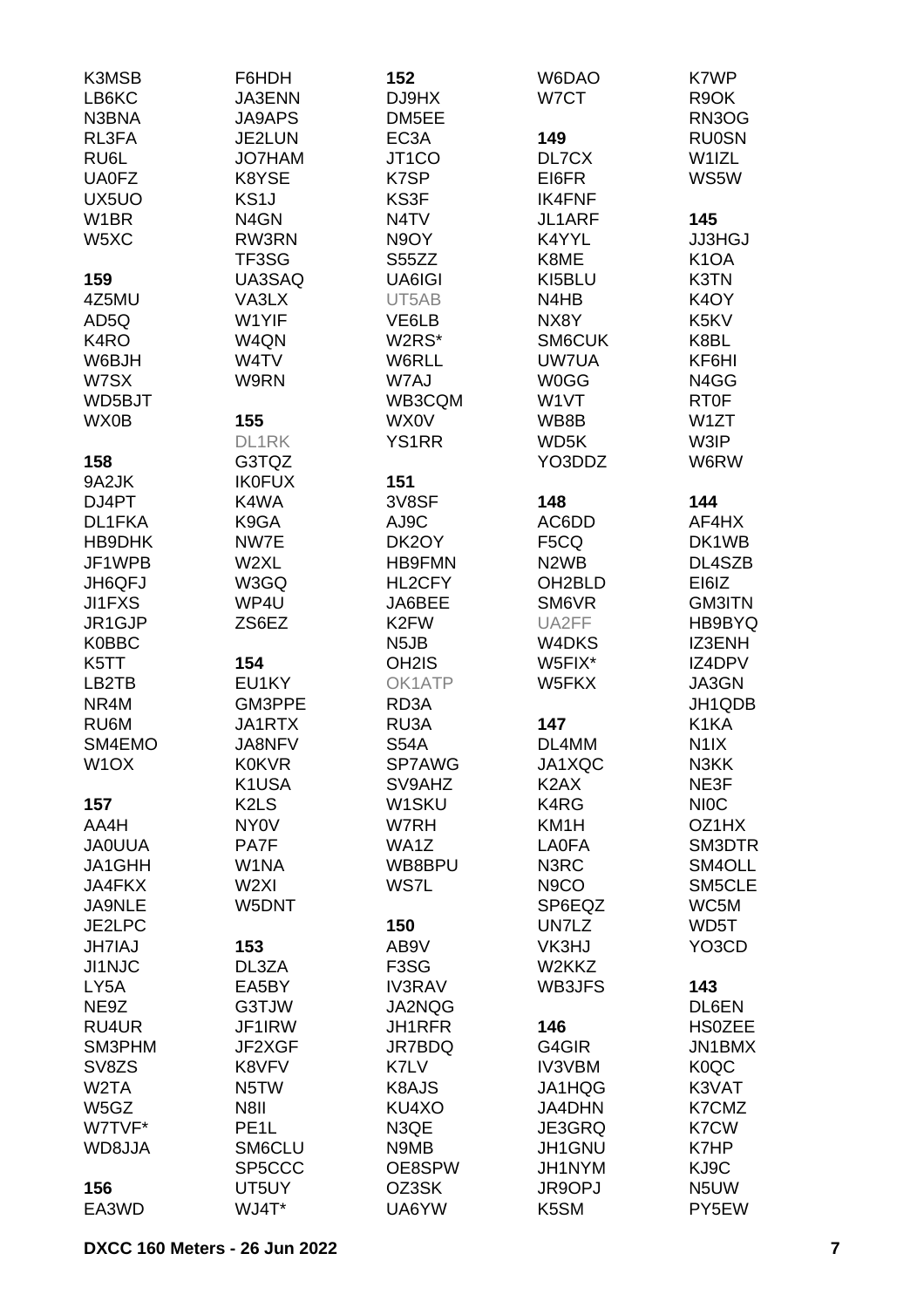| R8TX               | W4VIC                           | K8NS                          | W4BUW             | ON4CAS              |
|--------------------|---------------------------------|-------------------------------|-------------------|---------------------|
| UN9L               | W7IV                            | N <sub>2</sub> PK             | W4MBD             | OZ2RH               |
| VE3CV*             | W8LWU                           | N <sub>2</sub> RJ             | W4RFZ             | SM4BZH              |
| WA2BCK             | YL2MU                           | <b>OH6NIO</b>                 | W5ZG              | SM6BGG              |
| WB8ZRV             |                                 | RA3CO                         | W6JTI             | UW8SM               |
| WD9DZV             | 139                             | RG7G                          | W8HW              | VE3CRG              |
|                    | DJ4XA                           | UU1JA                         | WE <sub>1</sub> P | W1EQ                |
| 142                | DL5CW                           | W1ITU                         |                   | W4AXL               |
| DL5KUA             | DL5EBE                          | W5LUA                         | 134               | W4RBO               |
| EA7TV              | DL8OH                           | W5ODD                         | IK4DCS            | W4WM                |
|                    |                                 |                               |                   |                     |
| G4FTC              | <b>HBOCC</b>                    | WB5JID                        | JE3ENP            | W5SL                |
| <b>I5HOR</b>       | <b>I5MXX</b>                    | WB8CQV                        | JR3OEH            | W7AH                |
| <b>JH1TWT</b>      | IZ8IEV                          |                               | K <sub>1</sub> TO | W7CD                |
| JH2QMT             | <b>K3ANS</b>                    | 136                           | K9MK              | W9FR                |
| K4WZ               | K6AM                            | DK8MCT                        | N9RS              | WA9PIE              |
| K5TR               | K8RF                            | E72U                          | RG6G              | XE <sub>2</sub> S   |
| K8UT               | KR <sub>2Q</sub>                | EU4A                          | <b>UA0ACG</b>     | YV2IF               |
| N <sub>2</sub> WM  | KU0A                            | <b>IK8CNT</b>                 | UY0ZG             |                     |
| N7QT               | LA8WG                           | JE2DZC                        | W4JKC             | 131                 |
| NA4D               | OK1MP                           | <b>K0TV</b>                   | WO <sub>2</sub> T | AD6W                |
| OK <sub>1</sub> DO | OK2QA                           | KR <sub>6</sub> C             | YU1AM             | G3UHU               |
| <b>W2OO</b>        | SV8ZC                           | N <sub>2</sub> ZN             |                   | HB9IQB              |
| W6QUV              | W <sub>1</sub> OP               | N <sub>5</sub> X <sub>Z</sub> | 133               | <b>HS1NGR</b>       |
| W7HPW              | W9XQ*                           | OK1DW                         | AA6AA             | <b>IV3KFB</b>       |
| W7ZI               | WA8WV                           | SM5OJH                        | CU3EQ             | <b>JA2TBS</b>       |
| W8RLS              |                                 | UT3UZ                         | EI9JF             | <b>JJ1TEA</b>       |
| WA5POK             | 138                             | W <sub>2</sub> CG             | EU1U              | JM1FHL              |
|                    | DK8YY                           | W <sub>2</sub> OIB            | IZ8DFO            | KH <sub>2</sub> L   |
| 141                | EI9FBB                          | WB7QXU                        | <b>JA7GLB</b>     | N4QWZ               |
| DL5MHQ             | EW <sub>2</sub> A               | WP4G                          | K <sub>1</sub> ZN | N5PHT               |
| EW1BA              | F6DDR                           | WW2DX                         | K2CDJ             | N8OC                |
| K <sub>2</sub> RW  | <b>HB9TKS</b>                   |                               | K3OX              | NA5DX               |
| N <sub>1</sub> EN  | HI3T                            | 135                           | K8GI              | NN <sub>4</sub> R   |
| N <sub>1</sub> IBM | IK8EPC                          | 5B4MF                         | KS4YT             | OE6VIE              |
| N7BT               | JA1PTJ                          | DJ9ZB                         | KU <sub>2</sub> A | ON <sub>4</sub> ON  |
|                    |                                 |                               |                   |                     |
| NJ3K               | JA1SVP                          | EA8JF                         | KX4TT             | <b>ROSR</b><br>R9MJ |
| NQ7R               | JA2VQF                          | F5PAC                         | N9MR              |                     |
| NY2NY              | K <sub>1</sub> RO               | F6FXU                         | OE1KM             | R9SA                |
| SV3FUO             | LA6OP                           | IT9GSF                        | RV4LC             | SP3XR               |
| W1AX*              | N1CGP                           | IV3DXW                        | UQ2PZ             | SV5DKL              |
| W3BW               | N7WS                            | JA1TMG                        | VE3WT             | <b>W0SD</b>         |
| W5VQ               | RW4CY                           | JA7LMZ                        | <b>WONFL</b>      | W7JY                |
| ZS <sub>1</sub> C  | SV <sub>1</sub> CN <sub>S</sub> | JA8BNP                        | W <sub>2Q</sub> O | W8DCH               |
|                    | W <sub>1</sub> GD               | JA8JL                         | W5ADD             |                     |
| 140                | W2YE                            | <b>JA9RRH</b>                 |                   | 130                 |
| 9A1CAL             | W4YV                            | K2RET                         | 132               | DF9ZW               |
| DF <sub>2</sub> RG | W7OM                            | K7FL                          | AA4NC             | DK7YY               |
| F5LVL              | W9JJB                           | K8ROX                         | AA7G              | E73M                |
| K3PP               |                                 | KK1W                          | IT9BLB            | <b>HK0HEU</b>       |
| K5WK               | 137                             | N4PY                          | IT9RDG            | JA2FBC              |
| K6KLY              | DL1DUO                          | NZ9R                          | JA3DY*            | <b>JA7LGE</b>       |
| K6NR               | GM3YOR                          | RC9F                          | JA6CBG            | JF3LOP              |
| LA9VFA             | HB9SLO                          | RN3RQ                         | <b>JH4ALY</b>     | <b>JR7WFC</b>       |
| N4XP               | JA2ATE                          | SM5CZK                        | K6YUI             | K <sub>1</sub> ZE   |
| OK2ZV              | JA3APU                          | W <sub>1</sub> DIG            | <b>KD0PO</b>      | K2MYR               |
| ON7DR              | JE6TSP                          | W <sub>2</sub> GD             | KE9ET             | K5VWW               |
| <b>WOSEI</b>       | K2QMF                           | W3JX                          | N6HY              | K7LFY               |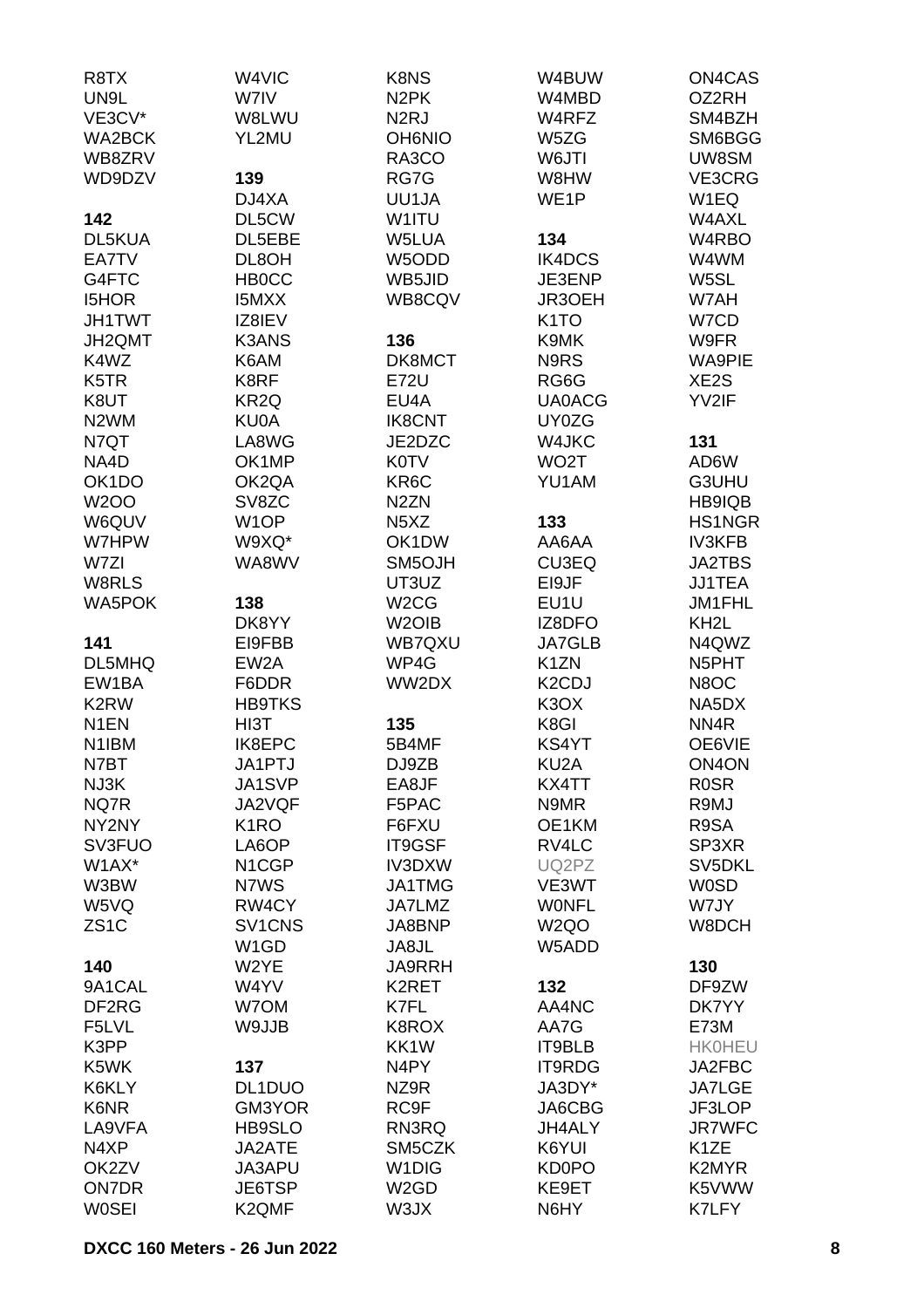| K7XB              | W2WC              | G7VJR              | <b>JA3MHA</b>                 | KQ4AV             |
|-------------------|-------------------|--------------------|-------------------------------|-------------------|
| K8BCK             | W4IS              | GW3TMP             | JR1EBE                        | RA5BM             |
| K9GL              | W6RKC             | IZ4GWE             | K <sub>2</sub> PK             | UQ1GWW            |
| NO9E              | W8MET             | JA3OOK             | K4ZIN                         | UT4EO             |
| OZ2ABI            | ZS6UT             | JA4IYL             | K5GH                          | UU2JQ             |
| PY5HOT            |                   | JA6VU              | K <sub>9</sub> C <sub>S</sub> | VA3AYA            |
|                   |                   |                    |                               |                   |
| R3VA              | 127               | <b>JA7KY</b>       | KM3V                          | VE6SV             |
| R <sub>5</sub> QA | <b>HB9HFN</b>     | JE1TSD             | <b>KM4NS</b>                  | W <sub>2</sub> GG |
| R9AB              | JA1DDH            | JE6UWU             | KV <sub>4</sub> T             | W6XI              |
| RU1AO             | JA1WLO            | K1HAP              | N <sub>2</sub> ED             | WA1PMA            |
| SM5CBM            | JA2AHH            | K5KG               | N6MZ                          | WB8K              |
| UN7JX             | JA8RJE            | K8DV               | N9JV                          | XE1VIC            |
| VE3DO             | <b>JS2LHI</b>     | KJ6P               | N9LQ                          |                   |
| W2MPK             | <b>K0RW</b>       | LZ1XL              | NA <sub>2</sub> P             | 120               |
| W9ZT              | K3TRM             | LZ2ZG              | UA3DK                         | 9A5F              |
|                   | K9ZM              | N <sub>2</sub> KA  | UT3QU                         | DF7EE             |
| 129               | KM4H              | N3EN               | W <sub>1</sub> AO             | FG5FR             |
| CT3HF             | N <sub>1</sub> AC | N4JT               | <b>WB0TEV</b>                 | HB9BLQ            |
| JA1NWD            | N <sub>1</sub> GC | ND <sub>5</sub> S  | WB2REM                        | <b>IZOLKV</b>     |
|                   |                   |                    |                               |                   |
| JA4OK             | OE8HIK            | NW6S               | XE <sub>1</sub> H             | IZ5NFD            |
| JA8JO             | S55DX             | OE1AZS             |                               | IZ7EVZ            |
| JE1FQV            | SK7AX             | OZ1IKY             | 122                           | JF2WXS            |
| <b>JH0BQX</b>     | SP7ASZ            | RA0BA              | CU <sub>2</sub> AP            | JL1RUC            |
| K3NK              | UT5EL             | UU7JM              | EA3GP                         | K <sub>2</sub> BA |
| K5VIP             | V51B              | <b>VE3UTT</b>      | G3NDC                         | K2HK              |
| K6XM              | <b>WOCP</b>       | W3BG               | G4WFQ                         | K3QIA             |
| N0YY              | <b>WORT</b>       | W9CG               | G5LP                          | KA8ZPE            |
| N3KS              | <b>W0YVA</b>      | WB3D               | HK4SAN                        | N4BAF             |
| N3RR              | W3MF              |                    | JA1MRM                        | N4TB              |
| OE1TKW            |                   | 124                | JA6WJL                        | N6HC              |
| PY5EG             | 126               | AA7XT              | JI1DCW                        | OE3EVA            |
| SM3BCS*           | AB9M              | <b>E70T</b>        | K <sub>1</sub> YT             | PZ5RA             |
| W6DR              | DJ8WD             | EA1YO              | K <sub>2</sub> MP             | <b>SM0BYD</b>     |
| W7QHE             | <b>DL6MRS</b>     | HK1MW              | K7UT                          | <b>SP7ITB</b>     |
|                   | F8BPN             | JA9AGN             | K7ZA                          |                   |
|                   |                   |                    |                               | W4PRO             |
| 128               | G4IUF             | JI1DHY             | K8BKM                         | W6RFL             |
| AA4SC             | <b>JH1HHC</b>     | KA6BIM             | <b>KR0P</b>                   | W7RN              |
| EI2JD             | <b>JI4POR</b>     | KD4POJ             | LA8PT                         | W8GNM             |
| <b>ER0FEO</b>     | JJ1DWT            | KI4WCQ             | N4DWK                         | WY1G              |
| JA2KSP            | K <sub>2</sub> ZD | NA4EA              | N6PSE                         | ZL4AS             |
| JA2KVD            | K4XU              | OZ8X               | NN7X                          |                   |
| JA9AA             | KC2LSD            | SP <sub>6</sub> A  | OZ3Y                          | 119               |
| JE1LFX            | KF8DX             | <b>UA0BA</b>       | RD <sub>4</sub> A             | AA3AZ             |
| <b>K0FF</b>       | N3MK              | <b>VE1DUN</b>      | UU4JMG                        | DK3GG             |
| K3XA              | N8NA              | W2RIJ              | W5DAW                         | DK3UA             |
| K4JAF             | OK3CQD            | W3FM               | W8NJR                         | EW4M              |
| K4SE              | PA5TT             | W6CYX              | W9ILY                         | HB9AAQ            |
| K6LPO             | VE3CX             | XE1KK              |                               | <b>HB9BCI</b>     |
| <b>KG7CW</b>      | VE7BV             | YO <sub>2</sub> RR | 121                           | I2TZK             |
| N <sub>5</sub> KM | W5AJ              |                    | AA6RR                         | <b>I4MKN</b>      |
|                   |                   |                    |                               |                   |
| N5MOA             | W8REW             | 123                | DF <sub>1</sub> DB            | JA3AZD            |
| R9SG              | WD4LBR            | AC4TO              | DK <sub>1EI</sub>             | JA4XGC            |
| <b>S53X</b>       | YU1EXY            | DL7JRD             | DK6CQ                         | <b>JG0CQK</b>     |
| SM3GQP            |                   | <b>HB0WR</b>       | F4GTB                         | JH6CDI            |
| SM3LGO            | 125               | <b>IOJBL</b>       | IT9DSZ                        | K4JKB             |
| SV3DCX            | 9A1AD             | <b>IK3XJP</b>      | KD8RQE                        | K4ZO              |
| VQ9LA             | <b>DS1JFY</b>     | <b>JA0CRG</b>      | KG9Z                          | K5UZ              |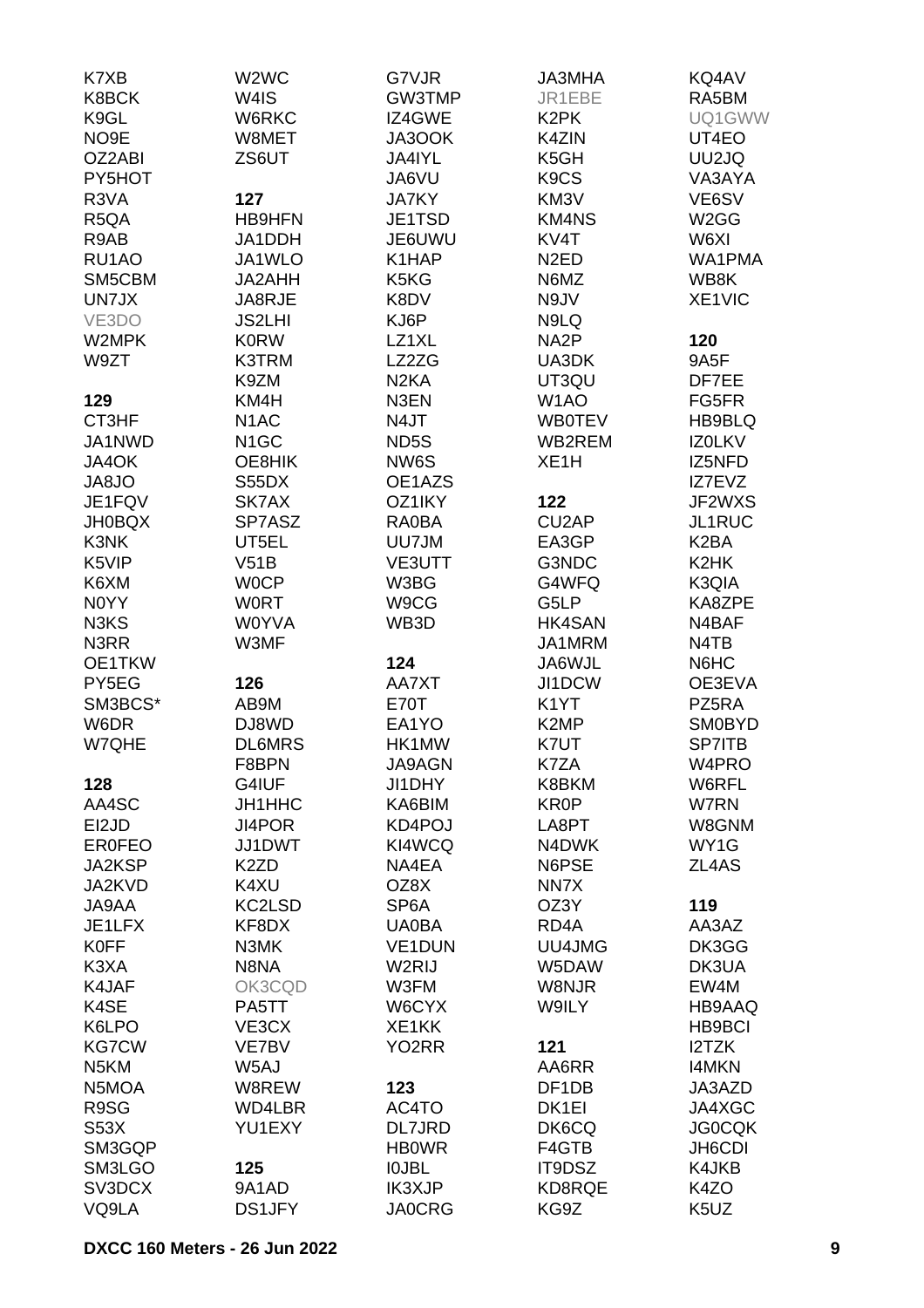| K7EG                           | <b>IK0AGU</b>     | N4TL               | DL6NB                         | RZ3AUL              |
|--------------------------------|-------------------|--------------------|-------------------------------|---------------------|
| K8KWT                          | <b>IK5DNF</b>     | <b>PA0JSE</b>      | F6CWA                         | SM5ARL              |
| LB7ZG                          | <b>IK8GYS</b>     | RV3ID              | G3SDL                         | SP3EPG              |
| N <sub>1</sub> JP              | <b>IT9DAA</b>     | US1CT              | G8DX                          | SV1JFV              |
| N4UFP                          | <b>JA1HQT</b>     | VA7CRZ             | HP3TA                         | SV2AVP              |
| N8PW                           | JA4FM             | W1ENE              | <b>I5OYY</b>                  | <b>UN7TW</b>        |
| N9UA                           | <b>JA7GYP</b>     | W1WEF              | JE2JMV                        | UT8MM               |
| NA <sub>2U</sub>               | <b>JA7IC</b>      | W7GG               | <b>UMW9HL</b>                 | VE3KI               |
| NA9RB                          | <b>JM3GXU</b>     | W7OEV              | K <sub>1</sub> RV             | <b>WOVX</b>         |
| NN <sub>2</sub> L              | <b>JR1XIS</b>     | W8LRO              | K <sub>2</sub> D <sub>C</sub> | W2GW                |
| NT <sub>2</sub> A              | JR6FC             | WA2USA             | K3MD                          | W6BK                |
| NY7T                           | K <sub>1</sub> UU | WA3I               | K3OSX                         | W8FAX               |
| OH <sub>5</sub> N <sub>G</sub> | K3WGR             | WQ5L               | K5RJ                          | W9VNE               |
| OK1DT                          | K <sub>5</sub> JC |                    | KB8U                          | <b>WA1FCN</b>       |
| <b>PA0TCA</b>                  | K6PJ              | 115                | KZ4V                          | WA4DOU              |
| SV <sub>1</sub> ACK            | K8OOK             | AJ4F               | N <sub>2</sub> JJ             | WB2HJV              |
| SV <sub>1</sub> IW             | K8QM              | C6AGU              | N3MN                          | WS4C                |
| SV <sub>2</sub> AEL            | N0OK              | CU <sub>2</sub> CE | NU8Z                          | ZL <sub>1</sub> BYZ |
| W <sub>2</sub> YR              | N3ND              | DL9GOA             | SP3FAR                        |                     |
| W4HZ                           | N <sub>4</sub> IR | EI2GLB             | SV1AHX                        | 112                 |
| W5QP*                          | N6MB              | G4XEE              | UA3FT                         | A92IO               |
| WE4S                           | N8AA              | HA5UK              | VK4CAG                        | DJ1RL               |
| XE1RCS                         | N8XI              | JH1RFM             | W2/CT1GIF                     | EW1DO               |
|                                | NY4G              | JN1RQV             | W3RJW                         | G3XGC               |
| 118                            | R6FFB             | <b>K0SD</b>        | W4TUN                         | HB9CRV              |
| 5T5PA                          | S51NM             | K <sub>1</sub> CA  | WA9YYY                        | HB9G                |
| AE3T                           | <b>SM7BIC</b>     | K <sub>1</sub> RI  | XE3ARV                        | HK3PJ               |
| CT3KN                          | SP2BMX            | K4CMS              |                               | <b>IK0IOL</b>       |
| DL5OCE                         | SV9COL            | K4GHS              | 113                           | <b>IU0LFQ</b>       |
| HB9DHG                         | UA6J              | K4GK               | 9A1A                          | IZ4DIW              |
| JA1SJV                         | UB3A              | K5XM               | BA4RF                         | JA1SXR              |
| JA4FHE                         | UR9IDX            | K8YTO              | DJ5DT                         | JA1XCZ              |
| JH4ADK                         | <b>WOIZ</b>       | K9SG               | DJ9RR                         | <b>JA7BXS</b>       |
| JI8DGO                         | W <sub>2JU</sub>  | KO8SCA             | DL8CM                         | <b>JR7TEQ</b>       |
| K4CNW                          | W4DAO             | LB5WB              | DL8DYL                        | <b>K0CA</b>         |
| K4TT                           | W4ZRZ             | <b>NOIRM</b>       | EA5KA                         | <b>KOJPL</b>        |
| K8LN                           | W6SL              | N <sub>4</sub> OA  | G4AFJ                         | K <sub>1</sub> KO   |
| KD6UO                          | WB0O              | N8KOL              | G8BCG                         | K4UAS               |
| LZ2HM                          |                   | PA3AXU             | JA4ITW                        | K7TM                |
| N <sub>2</sub> MM              | 116               | RZ6MJ              | JA5WIZ                        | K8CC                |
| N3UA                           | <b>DL7URH</b>     | UA1ANA             | JH4GJR                        | KI4DLS              |
| PY2PA                          | EA5BRE            | UA1CGS             | <b>JR6LLN</b>                 | KM <sub>1</sub> C   |
| RN3TT                          | HA7PF             | UA6XT              | K8SL                          | KT <sub>1</sub> J   |
| TA2RC                          | HB9AZZ            | UN6T               | K9GWH                         | LA8HGA              |
| W1KSZ                          | <b>IK0EIE</b>     | <b>UN7JID</b>      | KH6DX                         | N4ZY*               |
| W <sub>2</sub> TB              | <b>IT9TQH</b>     | W9AJ               | KI0G                          | N6MA                |
| W4NJ                           | <b>IV3HYD</b>     | W9XX               | KV <sub>1</sub> J             | N6RK                |
| WT4Q                           | <b>JA1WTI</b>     | YL2CZ              | KV4AA                         | NA3F                |
| YO4AUL                         | <b>JH4JNG</b>     | ZS <sub>1</sub> A  | N <sub>1</sub> QY             | PA3EWP              |
|                                | K <sub>1</sub> DC |                    | N3NR                          | RU4SU               |
| 117                            | K1ESE             | 114                | N <sub>4</sub> DJ             | SM3DMP              |
| 9Y4VU                          | K6EME             | AB <sub>1</sub> OC | N7KO                          | SP6JIU              |
| <b>AE0P</b>                    | K6SIK             | AB2E               | NI <sub>5</sub> F             | UA1ACG              |
| BH4IGO                         | KT <sub>1</sub> V | BA4DW              | NK <sub>5</sub> B             | UA1CEI              |
| DL1DWT                         | LA7WCA            | <b>BA7IO</b>       | PC3T                          | UA6AUA              |
| G3LAS*                         | <b>N0KV</b>       | CT3FN              | R7NA                          | UT6UD               |
| HA1RB                          | N <sub>2</sub> BJ | <b>CU3AK</b>       | RA4UN                         | VE3YF               |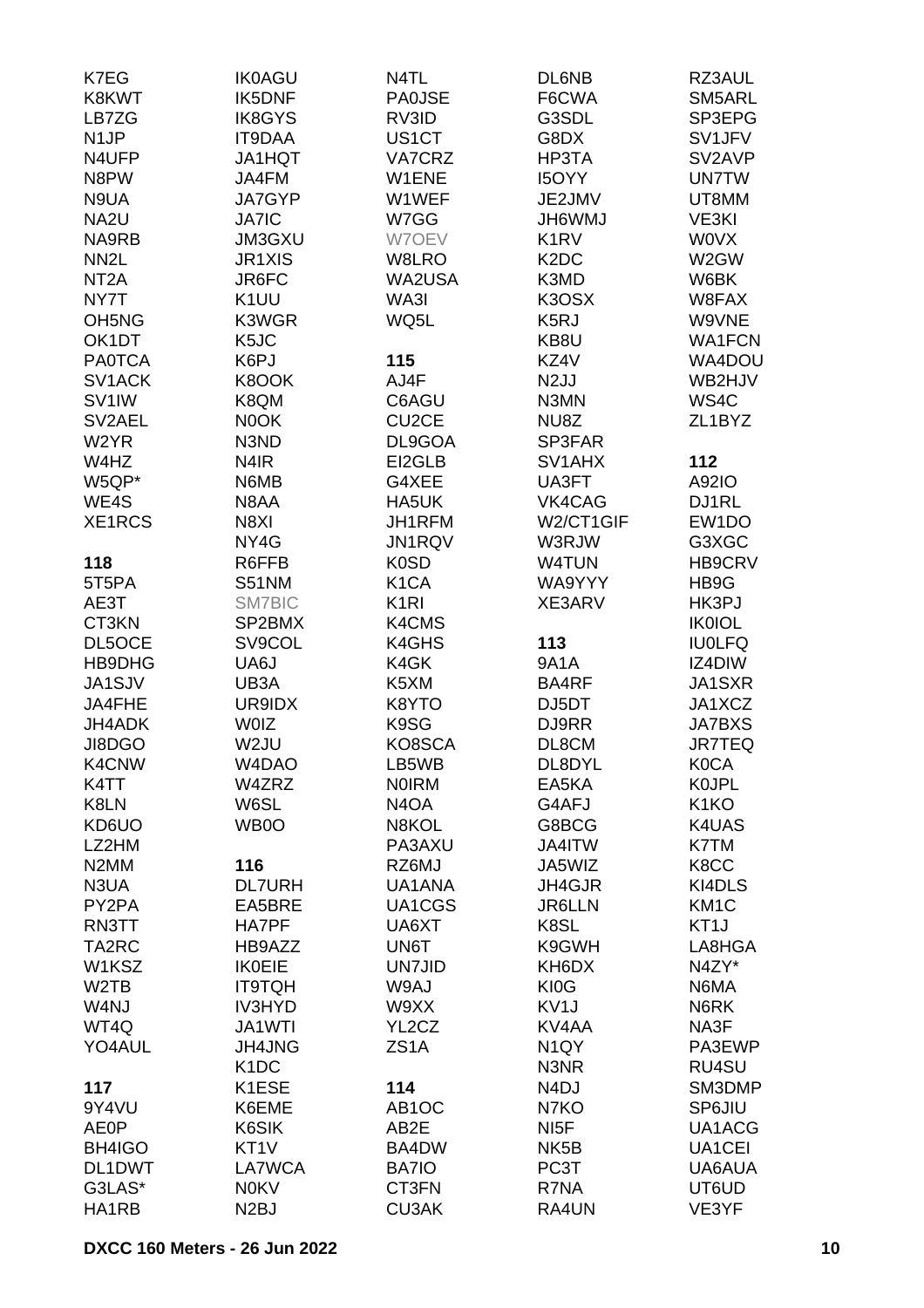| W1HEO              | WB9EEE            | K <sub>2</sub> ONP            | <b>PA0ZH</b>      | SQ5EBM                        |
|--------------------|-------------------|-------------------------------|-------------------|-------------------------------|
| W2CVW              | XE1RBV            | K4RDU                         | R <sub>5</sub> FY | US5CB                         |
| W3MR               | YL3DQ             | K4WW                          | R7LA              | VE3OI                         |
| W3UL               | YO6HOY            | K5KA                          | RX6DX             | W3KB                          |
| W4VHF              |                   | K6MW                          | <b>S57J</b>       | W6TDX                         |
| W5VX               | 110               | K7PI                          | SM6AOU            | W9CPV                         |
| W6TC               | AC9EM             | KC2STA                        | SP6M              | <b>WN0L</b>                   |
| W8GEX              | <b>CU3AN</b>      | KE1F                          | <b>US0YA</b>      | WS1L                          |
| W8HMK              | DL1VDL            | <b>KL7RA</b>                  | <b>UX7UN</b>      | YL1XZ                         |
|                    |                   |                               |                   |                               |
| W9SE               | DM2RM             | N9HF                          | UZ6LWZ            |                               |
| WA8OLN             | EA5BYP            | NA <sub>5</sub> C             | VE6AX             | 106                           |
| ZP6CW              | F5BAR             | NN4RR                         | <b>VU2CPL</b>     | AA4FL                         |
|                    | G3LNS             | NU <sub>4</sub>               | W <sub>2</sub> UB | AE2U                          |
| 111                | I2BBJ             | OH <sub>1</sub> ZK            | W3NRJ             | DJ6OZ                         |
| AA4DD              | <b>IK5RUN</b>     | R7LP                          | W4ZYT             | DL1QQ                         |
| AF4OX              | <b>JA9KRO</b>     | RW4UU                         | W7ACD             | DL2NOM                        |
| AJ4A               | JH1VHU            | RX3AGD                        | W9NIO*            | DL3JSW                        |
| DK2WH              | K <sub>1</sub> EO | SV1FKZ                        | WA2ALY            | <b>DL6CNG</b>                 |
| DK6ED              | K3JRR             | TG9NX                         | WA8MOA            | DL9FCY                        |
| DL5CL              | K5WAF             | UB5ZAL                        | WC1M              | EA1JO                         |
| EV <sub>1</sub> R  | K6VKO             | UT7KF                         | WD9EQU            | EA3CCN                        |
| G3PLP              | <b>KA4RRU</b>     | <b>WORX</b>                   |                   | G4RGK                         |
| G4DBN              | LZ1PM             | <b>WOVHF</b>                  | 107               | HA8DZ                         |
| IK2CHZ             | N3HBX             | W5WP                          | 4Z5LA             | <b>IU0HDC</b>                 |
| JA1AUD             | N3IQ              | XE1FAS                        | DK3FB             | JA1VLK                        |
| JA1FGB             | N3JB              | YV3AGT                        | <b>DL2CHN</b>     | <b>JA3NHL</b>                 |
| JA1NCZ             | N4IQ              |                               | DL5XU             | JE6IGP                        |
| JA2HYD             | N4KE              | 108                           | EA5AT             | JG3HBO                        |
| JA5XAE             | N7BD              | AI2Q                          | G3VAO             | JH2KKW                        |
| <b>JE8TGI</b>      | NA1DX             | AL7R                          | G4AKY             | <b>JJ0NCC</b>                 |
| <b>K0TPP</b>       | NC6K              | DF1KG                         | I5IHE             | <b>JR0EQQ</b>                 |
| K6FW               | RD9M              | DG7RO                         | IT9XTP            | <b>K0DEW</b>                  |
| <b>K7ORK</b>       | SM5BHW            | EI8IU                         | J68HZ             | K <sub>1</sub> P <sub>X</sub> |
| K9AJ               | TA1CM             | ER <sub>1</sub> LW            | <b>JA0GCI</b>     | K3WC                          |
| KM <sub>1R</sub>   | US7MM             | G3SVD                         | JA5EY             | K4DSE                         |
|                    |                   |                               |                   |                               |
| KZ0X               | <b>WOUY</b>       | HB9BAT                        | <b>HTL8AL</b>     | K5AM                          |
| LA0CX              | W4DC              | HL3GOB                        | JG1DUZ            | K5ZQ                          |
| N4WJ               | W4GE              | <b>IK0PRG</b>                 | JH4HMG            | K8JJC                         |
| N6PE               | W4NE              | <b>IZ0BTV</b>                 | K <sub>2</sub> MK | KQ3F                          |
| SP8HKT             | W5JMW             | JA2MOG                        | K3SW              | N0JZ                          |
| UR6QA              | W5ZPA             | JE2EHP                        | K3YBN             | N <sub>2</sub> CW             |
| UT1UY              | YO9FNP            | JH1ORA                        | K5KPE             | N7NR                          |
| VE6KC              | YU7AU             | JH3CUL                        | KE2R              | N8AID                         |
| <b>VE7CT</b>       | ZL3NW             | <b>JR2UBS</b>                 | N <sub>2</sub> RR | NI <sub>5</sub> M             |
| <b>VE7UF</b>       |                   | <b>JR7FRW</b>                 | N3DAP             | OE5CSP                        |
| <b>WOQQ</b>        | 109               | K <sub>1</sub> XM             | N <sub>4</sub> RF | OK1AYU                        |
| W <sub>2</sub> SKI | AA4U              | K2KQ                          | N8AGU             | OK2BVG                        |
| W4HOG              | DL2VWR            | K4WY                          | NA5Q              | S57AL                         |
| W4NF               | EA3GHZ            | K6UT                          | ND4V              | SP6AXW                        |
| W4NU               | EU4T              | K8OM                          | NG <sub>0</sub> G | UR3CRO                        |
| W <sub>4</sub> OX  | F8EZE             | KN4JX                         | OE1CP             | UT7UU                         |
| W5AQ               | G8AJM             | LU2DKT                        | OK2BUZ            | UU5WW                         |
| W7VS               | HC1BI             | N <sub>1</sub> BZ             | OK3CQR            | V73AZ                         |
| W8LMG              | JA2CXF            | N <sub>2</sub> C <sub>G</sub> | <b>ROFA</b>       | VQ9SS                         |
| W8MIL              | JA5FDJ            | N6RFM                         | RN4AA             | W1CWU                         |
| W9RB               | <b>JK1AJX</b>     | NY <sub>4</sub> I             | RV6ARZ            | W <sub>2</sub> GPS            |
| WA2MUA             | K <sub>1</sub> BZ | OE3SGU                        | SP3BQD            | W2LE                          |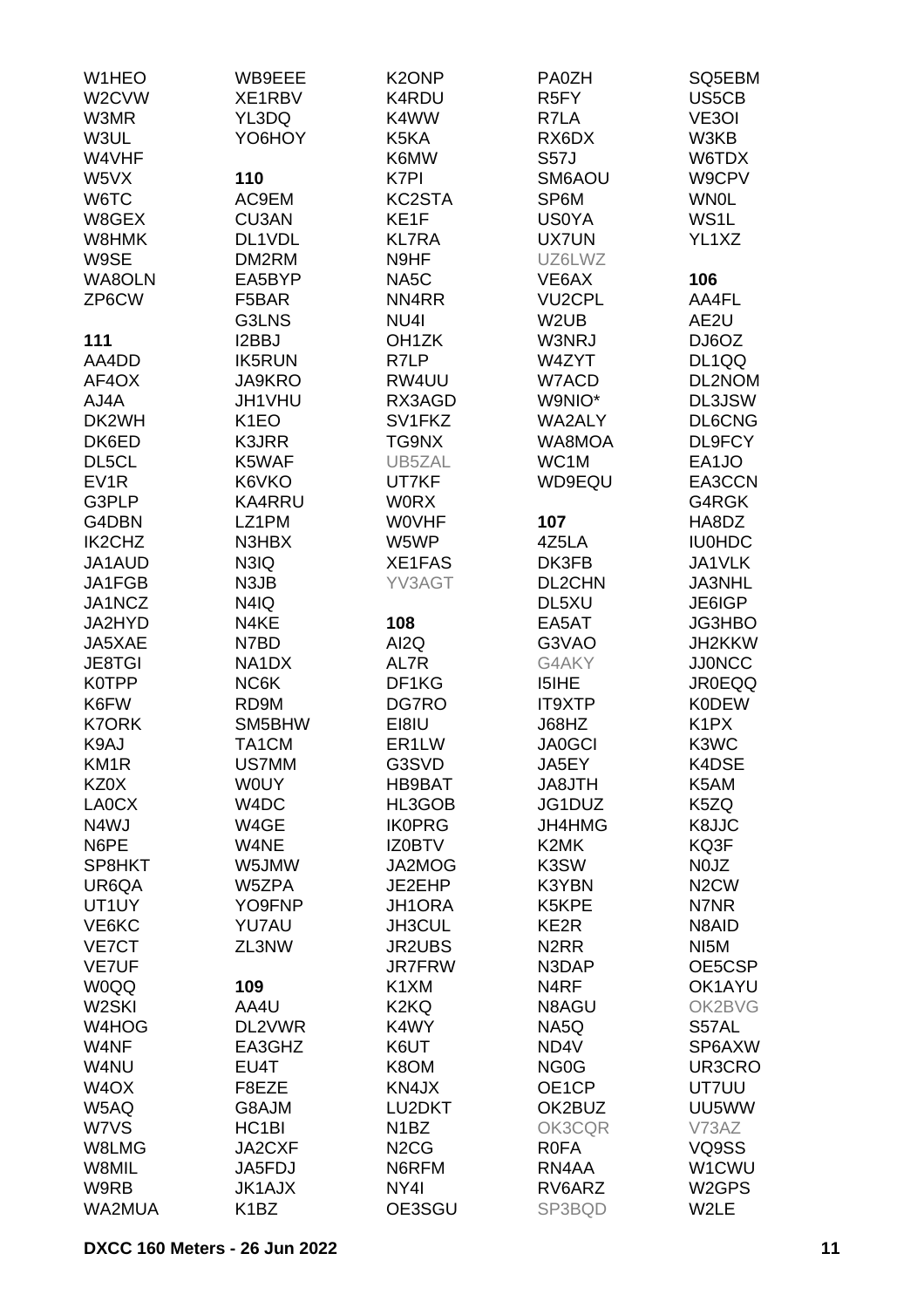| W4IR                          | UR1RWX             | RA <sub>1</sub> QX  | K <sub>1</sub> EP  | DK5RL              |
|-------------------------------|--------------------|---------------------|--------------------|--------------------|
| W5JAY                         | UR2RGN             | <b>RU3UR</b>        | K <sub>2</sub> CJ  | DL3DXX             |
| W8IW                          | VE <sub>1</sub> PZ | RZ6DX               | K2UVV              | <b>DL3NCR</b>      |
| W8OP                          | VY2ZM              | RZ6LB               | K3FM               | DL4CW              |
| WA4MYO                        | W4OWY              | SM5CCE              | K4LQ               | DL4KUG             |
| WT9U                          | W6FF               | SM7CQY              | K5JUC              | EI4DQ              |
| WW1WW                         | W8FIB              | SO <sub>5</sub> AS  | K8CCV              | F6BWO              |
| YL2GN                         | <b>WA7BNG</b>      | UA9FGJ              | K9DR               | FM5WD              |
| YU3EF                         | WA8MCD             |                     |                    |                    |
|                               |                    | US5CAO              | K9MUG              | <b>HB9AHL</b>      |
|                               | WB2UFF             | UT7EC               | K9XJ               | <b>HB9CQK</b>      |
| 105                           | WQ5W               | UX4UM               | KE1IU              | <b>IK0DWN</b>      |
| DF <sub>2PI</sub>             | <b>YU1NR</b>       | <b>UY0MM</b>        | KJ4R               | <b>IK7YZG</b>      |
| DF8AA                         |                    | VE3VHB              | KJ7WY              | <b>IT9SFT</b>      |
| DJ3XD                         | 104                | <b>W0YBS</b>        | LX1DA              | IZ4MJP             |
| DJ6KH                         | 9M2AX              | W <sub>1</sub> QA   | <b>NORU</b>        | <b>JA0HXV</b>      |
| DL4ZAB                        | AD <sub>1</sub> C  | W <sub>2</sub> NO   | N4LR               | JA2OLJ             |
| DL6XK                         | AH <sub>0</sub> U  | W3DRY               | N <sub>5</sub> BO  | JK1MZT             |
| DO1CTL                        | CP8HD              | W3FOX               | N9BBQ              | <b>K0YN</b>        |
| DO4DXA                        | DJ8ES              | W3TMZ               | N9SF               | K1PTF              |
| EA3CJ                         | DK3BK              | W5CWQ               | N9TF               | K <sub>2</sub> LP  |
| G3YUV                         | DL4FAP             | W <sub>5</sub> GJ   | <b>NEODX</b>       | K <sub>2</sub> TK  |
| HA8FW                         | <b>DL7UPN</b>      | W <sub>5</sub> ZO   | OH3GD              | K3KG               |
| <b>IU8FRE</b>                 | E73D               | W6PH                | OK1DQT             | K4AQQ              |
| <b>IW3GJF</b>                 | EA8ZS              | W7DR                | OK2BQU             | K4LM*              |
| <b>IZORVI</b>                 | F6AJA              | W8KA                | OK3BRK             | K4VIG              |
| JA1BWA                        | F8GB               | WA6TLA              | OZ7JZ              | K5AV               |
| <b>JA1TAA</b>                 | G3BRD              | WA9ETW              | R9GM               | K <sub>5</sub> ZO  |
| JA2MNB                        | <b>HB9CIP</b>      | WL7E                | <b>RA0FA</b>       | K6MI               |
| JA6VA                         | HK3O               | XE2YWH              | RA4HT              | K7BHM              |
| <b>JA7BME</b>                 | JA1SDV             | <b>YC0LOW</b>       | RK3QY              | <b>K7BTW</b>       |
| JA8RRF                        | JA2FGL             | YO <sub>5</sub> ODE | RU3OW              | K7UA               |
| JE2UFF                        | JF1EGO             |                     | SM3CBR             | K8BHZ              |
| JG3LGD                        | JF6WTY             | 103                 | SM6EHY             | K8OQL*             |
| <b>JR3UIC</b>                 | <b>JH7RXU</b>      | AG1A                | SM7BHH             | KG8CW              |
|                               |                    |                     |                    |                    |
| K <sub>2</sub> XF             | JO1WXO             | AG1I                | UA3PFN             | KX2A               |
| K <sub>5</sub> C <sub>D</sub> | <b>K0WK</b>        | AI3Q                | US2WU              | KY6R               |
| K <sub>7</sub> O <sub>X</sub> | K <sub>1</sub> BG  | AL7TC               | VA <sub>2</sub> ZO | LA3ANA             |
| K7PO                          | K <sub>2</sub> BB  | CX3CE               | VA3IC              | N2SQW              |
| K9RO                          | K2BLA              | DJ1MM               | VE3MFA             | N <sub>5</sub> RZ  |
| KA8SYV                        | K3PH               | DJ7PI               | VE3VV              | NA5Z               |
| KI <sub>5</sub> T             | K4KEW              | DL2HX               | <b>WOUVC</b>       | NS3L               |
| KT <sub>2</sub> E             | K4MF               | DL8YRM              | W1CTN              | OH <sub>2</sub> EA |
| LZ1JZ                         | K6UM               | DM5TI               | W3XY               | OK1DTN             |
| N <sub>2</sub> WLG            | <b>K7TJR</b>       | EA7SG               | W4AVY              | OK1JDX             |
| N <sub>4</sub> JI             | K9EA               | EU6MM               | W4MZ               | OK3CSQ             |
| N4NW                          | KA2BZS             | EW3LB               | W4TMR*             | ON5UE              |
| N4SC                          | KB2FCV             | G3BDQ               | W5VU               | <b>PA7TWO</b>      |
| N4VN                          | KH6KG/W5           | G4AAW               | W6SZN              | PY2DO              |
| <b>ON7PQ</b>                  | KW0A               | G4PUQ               | WA2BOT             | R <sub>2</sub> AB  |
| PF7M                          | N3ER               | G4VGO               | WB4TDH             | R3IS               |
| PJ2/K8ND                      | N3TR               | HB9RYZ              | WC6DX              | RU3UN              |
| PY5CC                         | N4MEC              | <b>IK2ANI</b>       | YO7APA             | SM6WET             |
| R <sub>6</sub> YY             | N4TTE              | JA2GQO              |                    | <b>T77V</b>        |
| RA6AF                         | N8MZ               | JA8EJO              | 102                | UA1AIR             |
| RD4WM                         | NJ9C               | JH1DGQ              | A6/RV6LNA          | UA1CKC             |
| <b>UA30</b>                   | NN3Q               | JK1BSM              | CT4BD              | UA6HOF             |
| UA6LCN                        | NU4Y               | JM2RUV              | DK3QM              | UA9MR              |
|                               |                    |                     |                    |                    |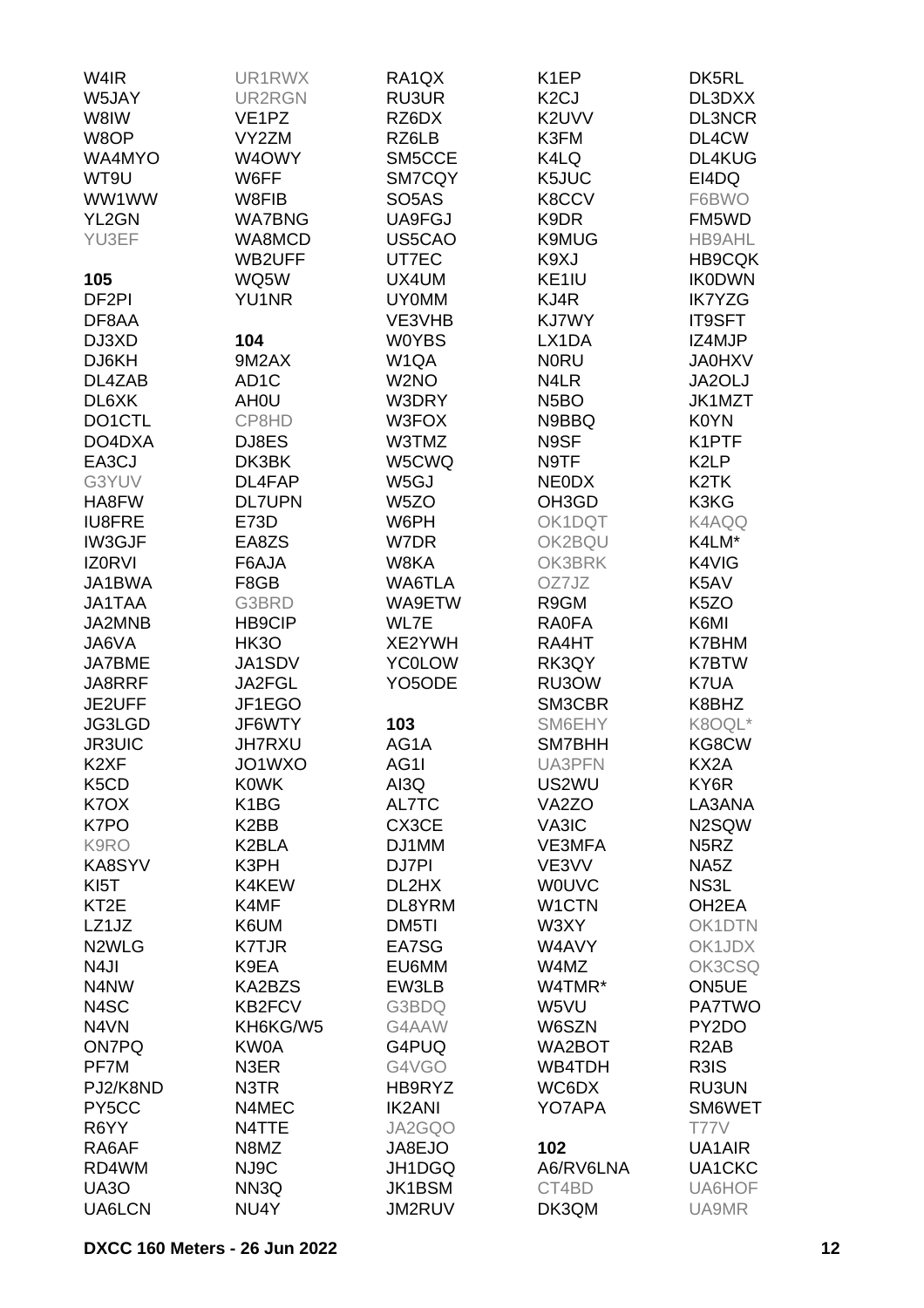| UA9UCO             | K5FZ               | VK <sub>2</sub> GR | <b>JH3GCN</b>                  | <b>PA0INA</b>      |
|--------------------|--------------------|--------------------|--------------------------------|--------------------|
| <b>UW7CN</b>       | K5HK               | W1FC               | JH9DRL                         | PA7RA              |
| VE2FYR             | K6AAW              | W <sub>2</sub> SF  | <b>K0EOO</b>                   | PV8ABC             |
| VE3EDY             | K6XJ               | W3HKK              | <b>K0FLY</b>                   | R3PJN              |
| VR2MY              | K7AR               | W3WH               | K0XM                           | RA3SD              |
|                    |                    |                    |                                |                    |
| W1PV               | K7IA               | W4BUE              | K1NA                           | RA4LW              |
| W <sub>2</sub> EQ  | K8BN               | W4WT               | K <sub>1</sub> N <sub>Z</sub>  | RA6XB              |
| W2LW               | K9PG               | W5KI               | K <sub>2</sub> B <sub>X</sub>  | RL3BZ              |
| W2TX               | KE4S               | W7AV               | K <sub>2</sub> C <sub>BI</sub> | RN <sub>1</sub> A  |
| W3EKT              | <b>KF7NN</b>       | W7CB               | K <sub>2</sub> CYE             | RT <sub>5</sub> A  |
| W4ALF              | <b>KI0KB</b>       | W7QC               | K3TZV                          | RU3GF              |
| W4JVN              | KN6J               | W8GB               | K4FT                           | RW9QA              |
| W5THT              | KQ1F               | W8VK               | K4KAY                          | RX9JX              |
| W <sub>5</sub> TO  | KW4BY              | W8ZR               | K4KSY                          | S53MJ              |
| W7IUV              | LA2GV              | W9MAF              | K4UQC                          | SM5AHK*            |
| <b>WAOIDK</b>      | LZ1XZ              | WB3HLH             | K7VIC                          | SV <sub>1V</sub> J |
| WD8DSB             | LZ2XF              | WC4H               | K8BZ                           | UA3AKI             |
|                    |                    |                    |                                |                    |
| WS4Y               | N <sub>2</sub> AJ  | WK9U               | K8CR                           | UA4PAY             |
| YO <sub>2</sub> IS | N3XM               | WR2G               | K8CS                           | UA6CEY             |
|                    | N5AQ               | WX3P               | K8LE                           | UN1L               |
| 101                | N6EE               | YO6BHN             | K9NZ                           | UN6P               |
| AA2VG              | N6NU               | YV4DYJ             | <b>KB0EL</b>                   | UR4CW              |
| AA4NU              | N6WM               |                    | <b>KC0V</b>                    | UR4LRG             |
| AB4GE              | N8AG               | 100                | KC4D                           | UR8IDX             |
| AC <sub>5</sub> O  | N8NN               | 9M6YBG             | KC5LT                          | US8UW              |
| AC9S               | NX2X               | A41ZZ              | KD2T                           | UT4EK              |
| CT1JGA             | NZ9Z               | AA4AK              | KD8BZY                         | <b>UW7LL</b>       |
| D44BC              | OA4TT              | AA5JF              | KJ6NZ                          | VE1RGB             |
| DH <sub>2</sub> FW | OE3WQB             | AB4VV              | KM8AM                          | VE3OAT             |
| DK9WI              | OH3TY              | AC4VM              | KN4KL                          | VE7JKZ             |
|                    |                    |                    |                                |                    |
| DL1KS              | OK1PGF             | AI2S               | KP4N                           | VP2VA              |
| DL3ANK             | OK2BOB             | DJ6OI              | LA8W                           | VR <sub>2</sub> PX |
| DL5JS              | OK3EY              | <b>DL1HRN</b>      | LU5OM                          | <b>W0GYH</b>       |
| DL5RDI             | OK4MM              | DL1TPY             | LU5YF                          | <b>WOMU</b>        |
| DM3ML              | ON4LG              | DL9GTB             | LZ3YY                          | W1AN               |
| EA1WX              | OZ4AAL             | DU7ET              | <b>MM0SJH</b>                  | W1AW               |
| ES5RW              | RA3AH              | EA1AF              | N0AH                           | W1LY               |
| EU1TT              | RA4P               | EA2AAZ             | N <sub>1</sub> KI              | W1MRH              |
| G3ZFC              | RA4SD              | EA3ALD             | N <sub>1</sub> M <sub>D</sub>  | W1YRC              |
| G4DJJ              | RB7GG              | EA7QW              | N2XQM                          | W <sub>2</sub> CCC |
| G4FJK              | RK9F               | EA8AXT             | N3AF                           | W3BBO              |
| GM3WTA             | RY6M               | EC <sub>5</sub> A  | N <sub>4</sub> CRI             | W4HHN              |
| <b>HB9NL</b>       | <b>S50B</b>        | ES5NC              | N6PAT                          | W <sub>4</sub> OV  |
| <b>I8LWL</b>       | SM2DMU             | FM5GU              | N7TK                           | W4UCK              |
|                    |                    |                    |                                |                    |
| IK2OHG             | SM7NDX             | G3OIL              | N8IL                           | W5VY               |
| <b>IK2SGB</b>      | <b>SP7JLH</b>      | G4CGG              | N9ADG                          | W7DT               |
| <b>IV3GOW</b>      | SP9DH*             | GM3ZSP             | N9ISN                          | W8CNL              |
| IZ7JVR             | SV <sub>1</sub> PL | HI8RD              | NG7A                           | W8FN               |
| JA1VVX             | <b>UA0FDX</b>      | I2VGW              | NJ3I                           | W8GDQ              |
| JA6TMU             | UA4PCM             | <b>IK4MSV</b>      | OE5JDL                         | W9YE               |
| JA7SFD             | UG6GAW             | IS0/YO3RA          | OK1DXD                         | W9ZCL              |
| <b>JH3HGH</b>      | UR7CQ              | JA1BRK             | OK2PAZ                         | WB4SON             |
| <b>JH3PRR</b>      | UT <sub>1</sub> CC | JA1CPU             | <b>ON7EH</b>                   | WB5TUF             |
| <b>JI3KDH</b>      | UT4IS              | <b>JA4FSH</b>      | ON7GB                          | WK4Y*              |
| <b>K0LW</b>        | UT7HA              | JA5DQH             | ON9CC                          | WU2M               |
| K <sub>1</sub> YR  | VE <sub>2</sub> OJ | JA8OW              | OZ1LCG                         | YL2SM              |
| K3SEW              | VE3XB              | JA9CGW             | OZ1ZD                          | YO9FLD             |
|                    |                    |                    |                                |                    |